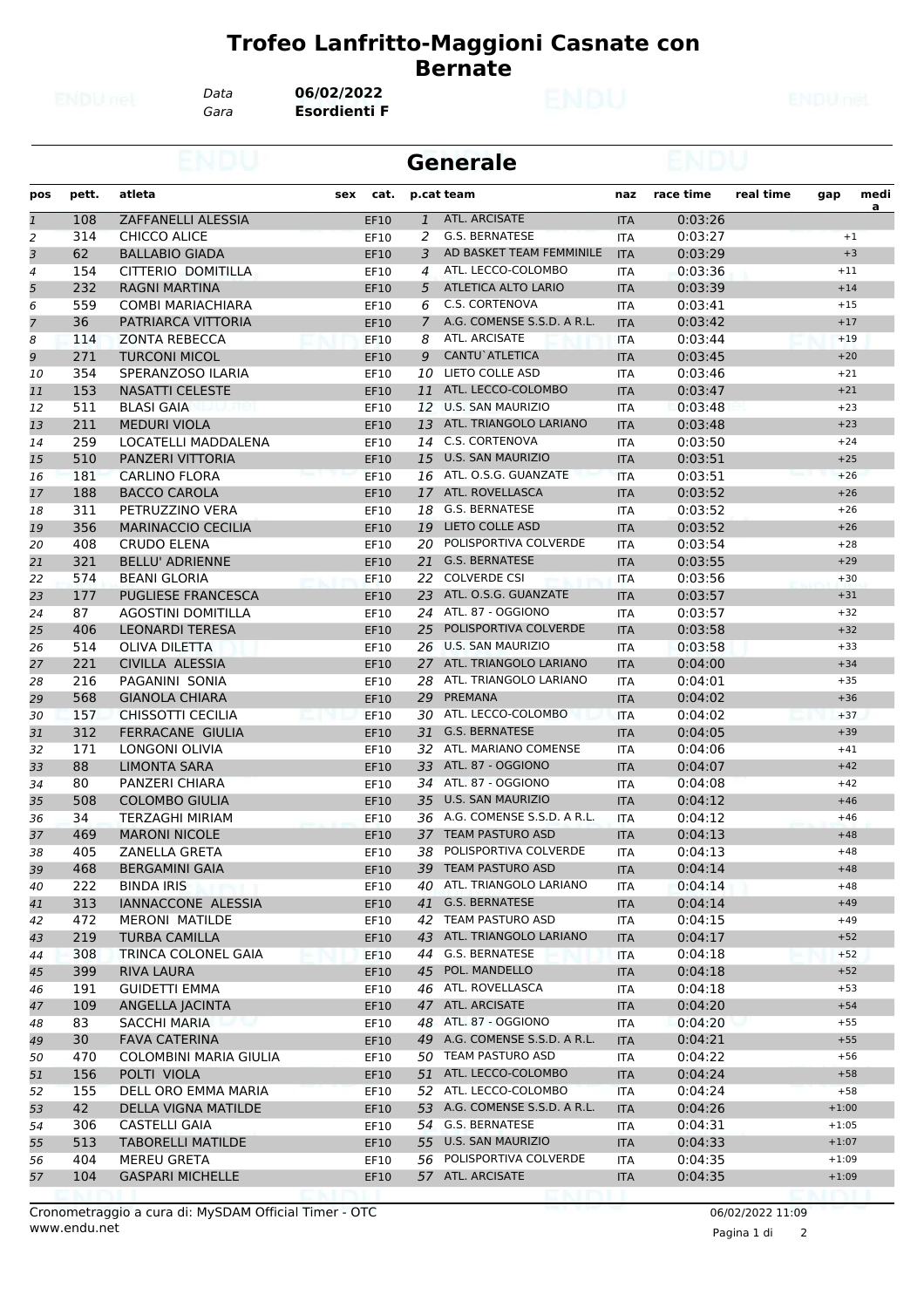| pos | pett. | atleta                  | cat.<br>sex | p.cat team                       | naz        | race time | real time<br>medi<br>gap<br>a |
|-----|-------|-------------------------|-------------|----------------------------------|------------|-----------|-------------------------------|
| 58  | 117   | DE BORTOLI GLORIA       | <b>EF10</b> | ATL. ARCISATE<br>58.             | <b>ITA</b> | 0:04:35   | $+1:09$                       |
| 59  | 220   | <b>GHETU GIULIA</b>     | EF10        | ATL. TRIANGOLO LARIANO<br>59     | <b>ITA</b> | 0:04:35   | $+1:10$                       |
| 60  | 218   | <b>LOSA SOFIA</b>       | <b>EF10</b> | ATL. TRIANGOLO LARIANO<br>60     | <b>ITA</b> | 0:04:36   | $+1:10$                       |
| 61  | 515   | SANTAMBROGIO BIANCA     | EF10        | <b>U.S. SAN MAURIZIO</b><br>61   | <b>ITA</b> | 0:04:37   | $+1:11$                       |
| 62  | 112   | <b>ZECCHINI SOFIA</b>   | <b>EF10</b> | ATL. ARCISATE<br>62              | <b>ITA</b> | 0:04:38   | $+1:13$                       |
| 63  | 273   | ZIRUOLO SOFIA           | EF10        | CANTU`ATLETICA<br>63             | <b>ITA</b> | 0:04:39   | $+1:14$                       |
| 64  | 310   | CAPPELLETTI ANGELICA    | <b>EF10</b> | <b>G.S. BERNATESE</b><br>64      | <b>ITA</b> | 0:04:39   | $+1:14$                       |
| 65  | 318   | DOTE VITTORIA           | EF10        | G.S. BERNATESE<br>65             | <b>ITA</b> | 0:04:40   | $+1:14$                       |
| 66  | 317   | SAPOVALOV LAURA         | <b>EF10</b> | <b>G.S. BERNATESE</b><br>66      | <b>ITA</b> | 0:04:40   | $+1:15$                       |
| 67  | 410   | PALMISANO ELEONORA      | EF10        | POLISPORTIVA COLVERDE<br>67      | <b>ITA</b> | 0:04:41   | $+1:15$                       |
| 68  | 576   | <b>GAGLIARDI SOFIA</b>  | EF10        | <b>COLVERDE CSI</b><br>68        | <b>ITA</b> | 0:04:42   | $+1:17$                       |
| 69  | 192   | TOGNOLI MELISSA         | EF10        | ATL. ROVELLASCA<br>69            | <b>ITA</b> | 0:04:43   | $+1:17$                       |
| 70  | 471   | PILIA AIDA              | <b>EF10</b> | <b>TEAM PASTURO ASD</b><br>70    | <b>ITA</b> | 0:04:46   | $+1:20$                       |
| 71  | 31    | <b>GAROFALO MYRIAM</b>  | EF10        | A.G. COMENSE S.S.D. A R.L.<br>71 | <b>ITA</b> | 0:04:50   | $+1:24$                       |
| 72  | 116   | <b>AVIANO NICOLE</b>    | <b>EF10</b> | ATL. ARCISATE<br>72              | <b>ITA</b> | 0:05:00   | $+1:34$                       |
| 73  | 320   | SORMANI ANNA LETIZIA    | EF10        | G.S. BERNATESE<br>73             | <b>ITA</b> | 0:05:11   | $+1:45$                       |
| 74  | 180   | <b>MARGNINI CAMILLA</b> | <b>EF10</b> | ATL. O.S.G. GUANZATE<br>74       | <b>ITA</b> | 0:05:27   | $+2:01$                       |
| 75  | 193   | TAGLIENTE SARA          | EF10        | ATL. ROVELLASCA<br>75            | <b>ITA</b> | 0:05:44   | $+2:19$                       |

| <b>ENDU</b> |                                                    |             | ENDU ENDU ENDU ENDU             |                  |             |
|-------------|----------------------------------------------------|-------------|---------------------------------|------------------|-------------|
|             |                                                    |             | ENDU ENDU ENDU ENDU             |                  |             |
| ENDUMET     |                                                    | <b>ENDU</b> | ENDU ENDUDED                    |                  |             |
|             |                                                    |             | ENDU ENDU ENDU                  |                  |             |
| <b>ENDU</b> |                                                    |             | ENDU ENDU ENDU ENDU             |                  |             |
|             |                                                    |             | ENDU MOU ENDU ENDU ENDU ENDU DE |                  |             |
| <b>ENDU</b> |                                                    |             | ENDU ENDU ENDU ENDU             |                  |             |
|             |                                                    |             | ENDU BUDUnet                    | <b>IENDU</b>     |             |
|             |                                                    |             | ENDU ENDU ENDU ENDU ENDU        |                  |             |
|             |                                                    |             | ENDU ENDU ENDU                  |                  |             |
|             |                                                    |             | ENDU ENDU ENDU ENDU ENDU        |                  |             |
|             |                                                    |             | ENDUnet ENDU                    |                  |             |
|             | enemetraggie a cura di: MySDAM Official Timer. OTC |             | ENDIJ ENDIJ                     | 0.61021202233300 | <b>ENDU</b> |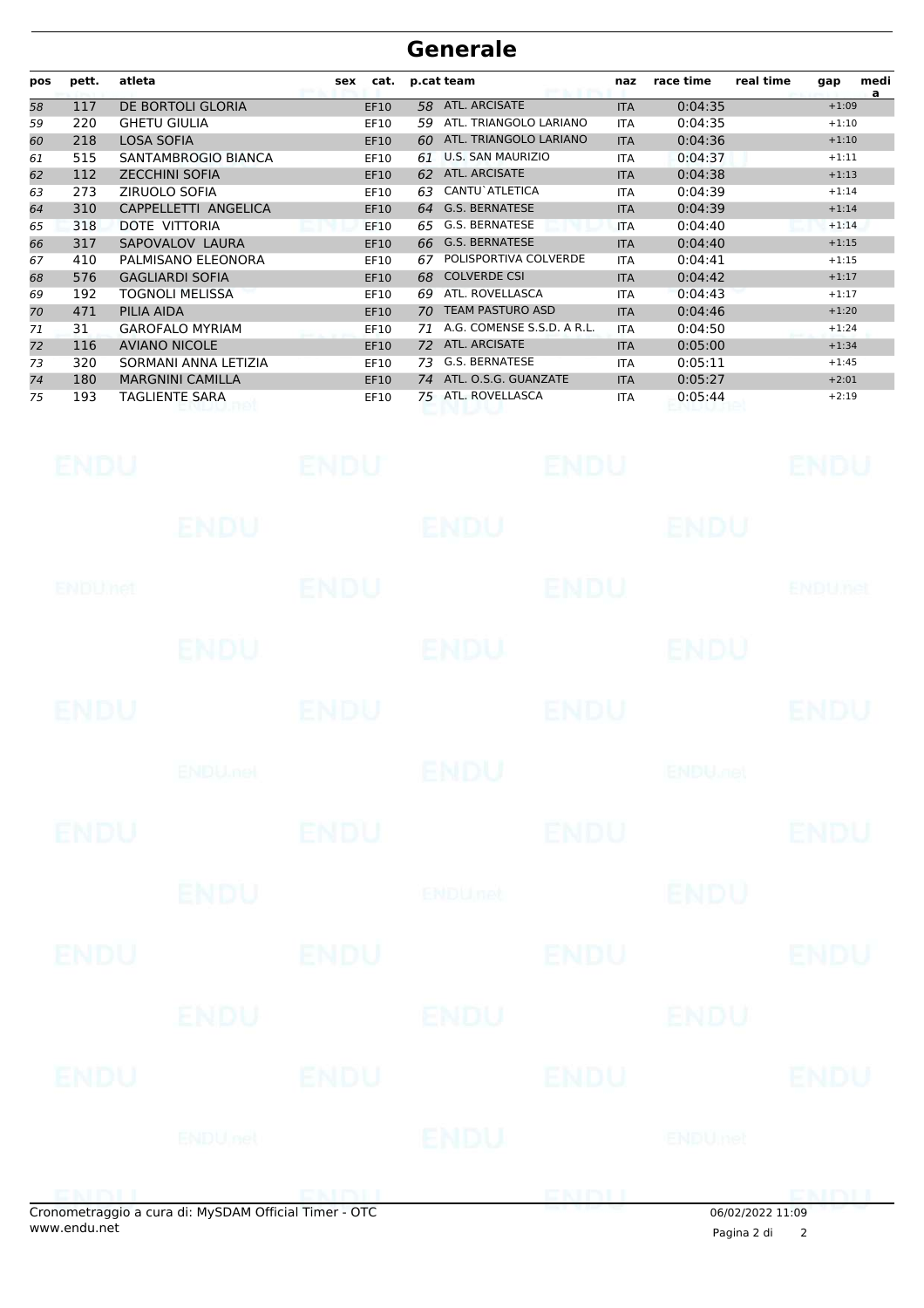*Data* **06/02/2022**

*Gara* **Esordienti M**

|                |       |                                                 |     |                     |              | <b>Generale</b>               |            |           |           |         |           |
|----------------|-------|-------------------------------------------------|-----|---------------------|--------------|-------------------------------|------------|-----------|-----------|---------|-----------|
| pos            | pett. | atleta                                          | sex | cat.                |              | p.cat team                    | naz        | race time | real time | gap     | medi<br>a |
| $\mathbf{1}$   | 319   | <b>FORTE NICOLO</b>                             |     | <b>EM10</b>         | $\mathbf{1}$ | <b>G.S. BERNATESE</b>         | <b>ITA</b> | 0:03:21   |           |         |           |
| $\overline{2}$ | 258   | PELLIZZARO MIRCO                                |     | <b>EM10</b>         | 2            | C.S. CORTENOVA                | <b>ITA</b> | 0:03:21   |           |         |           |
| 3              | 503   | <b>BODINI MATTEO</b>                            |     | <b>EM10</b>         | 3            | <b>U.S. SAN MAURIZIO</b>      | <b>ITA</b> | 0:03:24   |           |         | $+3$      |
| 4              | 353   | <b>BASSO MATTIA</b>                             |     | EM10                | 4            | LIETO COLLE ASD               | <b>ITA</b> | 0:03:25   |           |         | $+4$      |
| 5              | 501   | <b>BERTELLI ANDREA</b>                          |     | <b>EM10</b>         | 5            | <b>U.S. SAN MAURIZIO</b>      | <b>ITA</b> | 0:03:27   |           |         | $+7$      |
| 6              | 195   | <b>OLGIATI RICCARDO</b>                         |     | EM10                | 6            | ATL. ROVELLASCA               | <b>ITA</b> | 0:03:27   |           |         | $+7$      |
| $\overline{7}$ | 194   | <b>OLGIATI FEDERICO</b>                         |     | <b>EM10</b>         | 7            | ATL. ROVELLASCA               | <b>ITA</b> | 0:03:29   |           |         | $+8$      |
| 8              | 233   | <b>TUNESI LUCA</b>                              |     | <b>EM10</b>         | 8            | ATLETICA ALTO LARIO           | <b>ITA</b> | 0:03:31   |           | $+11$   |           |
| 9              | 565   | <b>FAZZINI RICCARDO</b>                         |     | <b>EM10</b>         | 9            | <b>PREMANA</b>                | <b>ITA</b> | 0:03:31   |           | $+11$   |           |
| 10             | 570   | <b>BELLATI FRANCESCO</b>                        |     | <b>EM10</b>         | 10           | PREMANA                       | <b>ITA</b> | 0:03:34   |           | $+14$   |           |
| 11             | 567   | <b>RIZZI LEONARDO</b>                           |     | <b>EM10</b>         | 11           | <b>PREMANA</b>                | <b>ITA</b> | 0:03:38   |           | $+17$   |           |
| 12             | 569   | POMONI FABRIZIO                                 |     | EM10                | 12           | PREMANA                       | <b>ITA</b> | 0:03:40   |           | $+20$   |           |
| 13             | 113   | ARMAGNO ANDREA                                  |     | <b>EM10</b>         | 13           | <b>ATL. ARCISATE</b>          | <b>ITA</b> | 0:03:41   |           | $+21$   |           |
| 14             | 355   | <b>CORTI LORENZO</b>                            |     | EM10                | 14           | LIETO COLLE ASD               | <b>ITA</b> | 0:03:43   |           | $+22$   |           |
| 15             | 407   | <b>SIRCO PIETRO</b>                             |     | <b>EM10</b>         | 15           | POLISPORTIVA COLVERDE         | <b>ITA</b> | 0:03:43   |           | $+23$   |           |
| 16             | 566   | <b>GIANOLA PIETRO NICOLA</b>                    |     | <b>EM10</b>         | 16           | PREMANA                       | <b>ITA</b> | 0:03:44   |           | $+24$   |           |
| 17             | 213   | <b>VIGANO' GIACOMO SIMONE</b>                   |     | <b>EM10</b>         | 17           | ATL. TRIANGOLO LARIANO        | <b>ITA</b> | 0:03:47   |           | $+26$   |           |
| 18             | 178   | <b>GUFFANTI SERGIO</b>                          |     | EM10                | 18           | ATL, O.S.G. GUANZATE          | <b>ITA</b> | 0:03:48   |           | $+27$   |           |
| 19             | 84    | <b>SALA MATTIA</b>                              |     | <b>EM10</b>         | 19           | ATL. 87 - OGGIONO             | <b>ITA</b> | 0:03:49   |           | $+28$   |           |
| 20             | 85    | <b>PESCI TOMMASO</b>                            |     | EM10                | 20           | ATL. 87 - OGGIONO             | <b>ITA</b> | 0:03:49   |           | $+28$   |           |
| 21             | 37    | <b>TORRI DIEGO</b>                              |     | <b>EM10</b>         | 21           | A.G. COMENSE S.S.D. A R.L.    | <b>ITA</b> | 0:03:50   |           | $+29$   |           |
| 22             | 504   | <b>COLOMBO MARCO</b>                            |     | <b>EM10</b>         | 22           | U.S. SAN MAURIZIO             | <b>ITA</b> | 0:03:51   |           | $+31$   |           |
| 23             | 212   | ROSSETTI ANDREA                                 |     | <b>EM10</b>         | 23           | ATL. TRIANGOLO LARIANO        | <b>ITA</b> | 0:03:52   |           | $+32$   |           |
| 24             | 546   | <b>CENEDESE MATTEO</b>                          |     | <b>EM10</b>         | 24           | ATL. LOMAZZO                  | ITA        | 0:03:52   |           | $+32$   |           |
| 25             | 304   | <b>AMODEO VINCENT</b>                           |     | <b>EM10</b>         | 25           | <b>G.S. BERNATESE</b>         | <b>ITA</b> | 0:03:54   |           | $+33$   |           |
| 26             | 106   | DI RITA TOMMASO                                 |     | EM10                | 26           | ATL. ARCISATE                 | <b>ITA</b> | 0:03:54   |           | $+34$   |           |
| 27             | 79    | <b>CORTI SAMUELE</b>                            |     | <b>EM10</b>         | 27           | ATL, 87 - OGGIONO             | <b>ITA</b> | 0:03:54   |           | $+34$   |           |
| 28             | 81    | <b>GEROSA DAVIDE</b>                            |     | <b>EM10</b>         | 28           | ATL. 87 - OGGIONO             | <b>ITA</b> | 0:03:55   |           | $+35$   |           |
| 29             | 401   | <b>GADDI DANIEL</b>                             |     | <b>EM10</b>         | 29           | POL. MANDELLO                 | <b>ITA</b> | 0:03:56   |           | $+35$   |           |
| 30             | 509   | <b>BECCALLI CRISTIAN TULLIO</b>                 |     | <b>EM10</b>         | 30           | <b>U.S. SAN MAURIZIO</b>      | <b>ITA</b> | 0:03:56   |           | $+36$   |           |
| 31             | 506   | <b>GRECO DAVIDE</b>                             |     | <b>EM10</b>         | 31           | <b>U.S. SAN MAURIZIO</b>      | <b>ITA</b> | 0:03:57   |           | $+36$   |           |
| 32             | 33    | <b>MAGATTI FEDERICO</b>                         |     | EM10                | 32           | A.G. COMENSE S.S.D. A R.L.    | <b>ITA</b> | 0:03:57   |           | $+37$   |           |
| 33             | 502   | <b>ORTALLI JEAN</b>                             |     | <b>EM10</b>         | 33           | <b>U.S. SAN MAURIZIO</b>      | <b>ITA</b> | 0:03:58   |           | $+38$   |           |
| 34             | 322   | NAVA ALESSANDRO                                 |     | <b>EM10</b>         |              | 34 G.S. BERNATESE             | <b>ITA</b> | 0:03:59   |           | $+39$   |           |
| 35             | 269   | <b>FRANCESCHETTI DIEGO</b>                      |     | <b>EM10</b>         | 35           | CANTU`ATLETICA                | <b>ITA</b> | 0:04:00   |           | $+40$   |           |
| 36             | 217   | VANOSSI SIMONE                                  |     | EM10                | 36           | ATL. TRIANGOLO LARIANO        | ITA        | 0:04:01   |           | $+40$   |           |
| 37             | 491   | <b>MONCIARINI GABRIELE</b>                      |     |                     |              | 37 U.S. SAN MAURIZIO          | <b>ITA</b> | 0:04:01   |           | $+40$   |           |
| 38             | 115   | MORETTO FEDERICO                                |     | <b>EM10</b><br>EM10 |              | 38 ATL. ARCISATE              | <b>ITA</b> | 0:04:07   |           | $+47$   |           |
|                | 505   | TRAVERSONE NICCOLO'                             |     | <b>EM10</b>         | 39           | <b>U.S. SAN MAURIZIO</b>      |            | 0:04:08   |           | $+47$   |           |
| 39             | 40    |                                                 |     |                     |              | 40 A.G. COMENSE S.S.D. A R.L. | <b>ITA</b> |           |           | $+48$   |           |
| 40             | 545   | PELIS NOAH                                      |     | EM10                |              | 41 ATL. LOMAZZO               | ITA        | 0:04:08   |           | $+48$   |           |
| 41             |       | <b>CLERICI ANDREA</b><br><b>CROTTI GABRIELE</b> |     | <b>EM10</b>         |              | 42 ATL. ARCISATE              | <b>ITA</b> | 0:04:08   |           |         |           |
| 42             | 105   |                                                 |     | EM10                |              | 43 G.S. BERNATESE             | ITA        | 0:04:10   |           | $+50$   |           |
| 43             | 309   | LUCCHESE SIMONE                                 |     | <b>EM10</b>         |              | 44 ATL. LOMAZZO               | <b>ITA</b> | 0:04:11   |           | $+51$   |           |
| 44             | 544   | <b>VOLPATTI GIACOMO</b>                         |     | <b>EM10</b>         |              |                               | ITA        | 0:04:13   |           | $+52$   |           |
| 45             | 507   | <b>RICHIUSA SIMONE</b>                          |     | <b>EM10</b>         |              | 45 U.S. SAN MAURIZIO          | <b>ITA</b> | 0:04:13   |           | $+53$   |           |
| 46             | 512   | <b>VITOLO GABRIELE</b>                          |     | EM10                |              | 46 U.S. SAN MAURIZIO          | ITA        | 0:04:13   |           | $+53$   |           |
| 47             | 44    | <b>CASTANO' GIUSEPPE</b>                        |     | <b>EM10</b>         |              | 47 A.G. COMENSE S.S.D. A R.L. | <b>ITA</b> | 0:04:13   |           | $+53$   |           |
| 48             | 86    | <b>MAURI MARCO</b>                              |     | EM10                |              | 48 ATL. 87 - OGGIONO          | ITA        | 0:04:15   |           | $+55$   |           |
| 49             | 196   | <b>VICINO LUCA</b>                              |     | <b>EM10</b>         |              | 49 ATL. ROVELLASCA            | <b>ITA</b> | 0:04:16   |           | $+56$   |           |
| 50             | 111   | LOIACONO FEDERICO                               |     | EM10                |              | 50 ATL. ARCISATE              | ITA        | 0:04:16   |           | $+56$   |           |
| 51             | 190   | RINALDI JACOPO                                  |     | <b>EM10</b>         |              | 51 ATL. ROVELLASCA            | <b>ITA</b> | 0:04:17   |           | $+57$   |           |
| 52             | 573   | <b>GIARDIELLO SAMUELE</b>                       |     | EM10                |              | 52 ATL. MARIANO COMENSE       | <b>ITA</b> | 0:04:18   |           | $+58$   |           |
| 53             | 402   | <b>BARNI NICOLO'</b>                            |     | <b>EM10</b>         | 53           | POL. MANDELLO                 | <b>ITA</b> | 0:04:19   |           | $+58$   |           |
| 54             | 48    | CONTINANZA LEONARDO                             |     | EM10                | 54           | A.G. COMENSE S.S.D. A R.L.    | ITA        | 0:04:19   |           | $+58$   |           |
| 55             | 43    | <b>COSSA LORENZO</b>                            |     | <b>EM10</b>         |              | 55 A.G. COMENSE S.S.D. A R.L. | <b>ITA</b> | 0:04:20   |           | $+59$   |           |
| 56             | 274   | CARMINATI MATTIA                                |     | EM10                |              | 56 CANTU ATLETICA             | ITA        | 0:04:21   |           | $+1:01$ |           |
| 57             | 547   | <b>BASILICO SAMUELE</b>                         |     | <b>EM10</b>         |              | 57 A.G. COMENSE S.S.D. A R.L. | <b>ITA</b> | 0:04:22   |           | $+1:01$ |           |
|                |       |                                                 |     |                     |              |                               |            |           |           |         |           |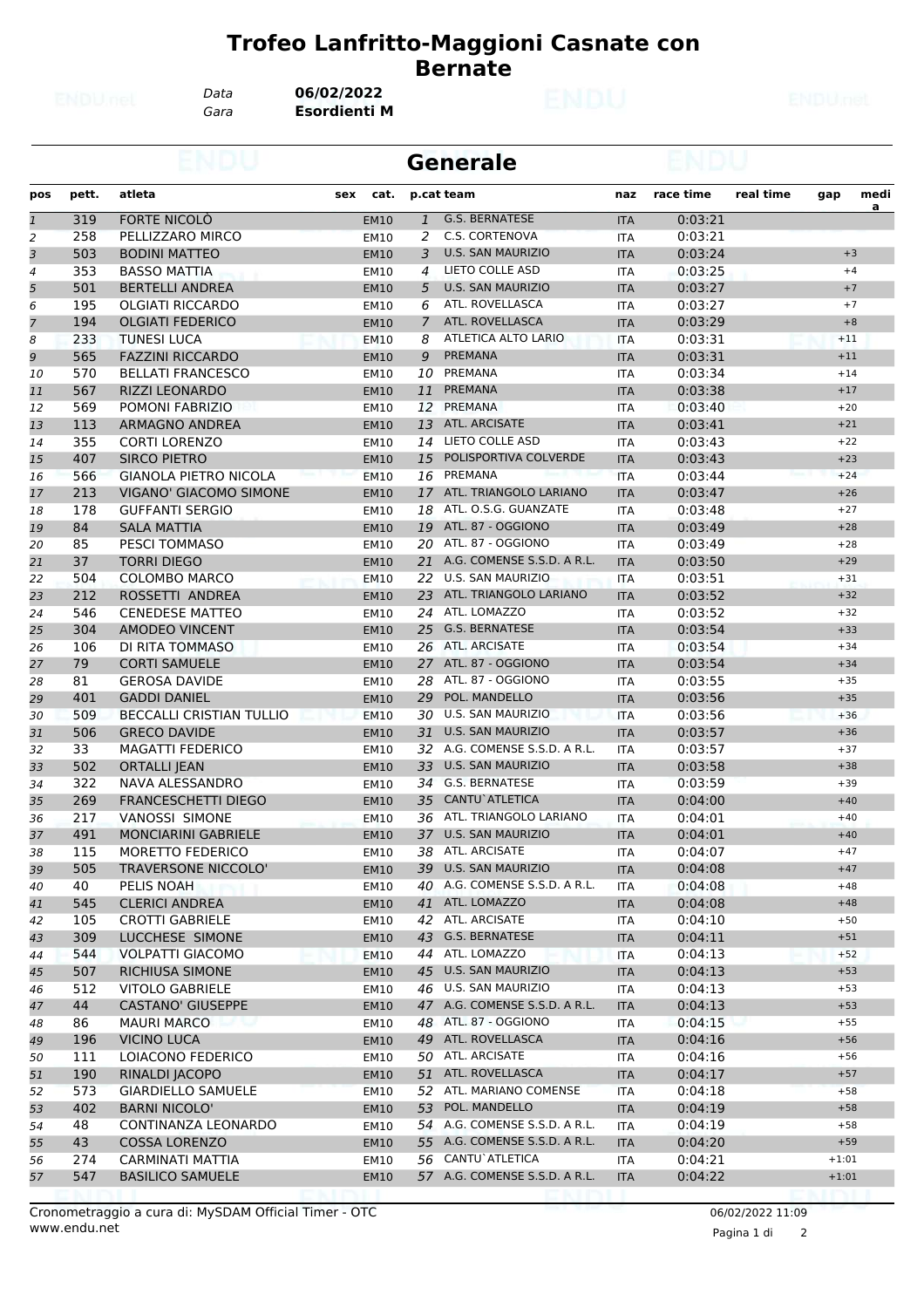| A.G. COMENSE S.S.D. A R.L.<br>58<br>0:04:22<br>$+1:02$<br>58<br>45<br><b>GRANDA FRANCISCO HIRAM</b><br><b>EM10</b><br><b>ITA</b><br>CANTU`ATLETICA<br>272<br><b>BORTONE SIMONE</b><br>59<br>0:04:23<br>$+1:02$<br>59<br>EM10<br><b>ITA</b><br>39<br><b>GIERI LUCA</b><br>60 A.G. COMENSE S.S.D. A R.L.<br>0:04:23<br><b>EM10</b><br><b>ITA</b><br>$+1:03$<br>60<br>61 ATL. ROVELLASCA<br><b>BORRONI PIETRO</b><br>$+1:04$<br>197<br>0:04:25<br>61<br><b>EM10</b><br><b>ITA</b><br>62 ATL. ROVELLASCA<br>198<br><b>AZZATO RICCARDO</b><br>0:04:25<br><b>EM10</b><br><b>ITA</b><br>$+1:04$<br>62<br>35<br>A.G. COMENSE S.S.D. A R.L.<br>0:04:25<br><b>BRAMBILLA OSCAR PARIDE</b><br>$+1:05$<br>63<br>EM10<br>63.<br><b>ITA</b><br>CANTU`ATLETICA<br><b>CARMINATI NICOLO'</b><br>0:04:26<br>270<br><b>EM10</b><br>64<br><b>ITA</b><br>$+1:06$<br>64<br>65 ATL. 87 - OGGIONO<br>82<br><b>PALEARI GABRIELE</b><br>0:04:28<br>65<br><b>EM10</b><br><b>ITA</b><br>$+1:08$<br>29<br>66 A.G. COMENSE S.S.D. A R.L.<br>0:04:28<br>DOTTI ALEX MATTEO<br><b>ITA</b><br><b>EM10</b><br>$+1:08$<br>66<br>A.G. COMENSE S.S.D. A R.L.<br><b>BERGAMASCO FEDERICO</b><br>0:04:29<br>$+1:08$<br>46<br><b>EM10</b><br>67<br>67.<br><b>ITA</b><br>A.G. COMENSE S.S.D. A R.L.<br><b>DATTISI FRANCESCO</b><br>0:04:30<br>41<br>68<br>$+1:10$<br>68<br><b>EM10</b><br><b>ITA</b><br><b>ROCCO</b><br><b>G.S. BERNATESE</b><br>ROCCHETTI SAMUELE<br>0:04:32<br>307<br><b>EM10</b><br>69<br>$+1:11$<br>69<br><b>ITA</b><br>50<br><b>BALESTRINI DARIO</b><br>70 A.G. COMENSE S.S.D. A R.L.<br><b>EM10</b><br><b>ITA</b><br>0:04:32<br>$+1:12$<br>70<br>71 ATL. ARCISATE<br><b>FENDONI DAVIDE</b><br>0:04:33<br>$+1:12$<br>107<br><b>EM10</b><br><b>ITA</b><br>71<br>72 ATL. TRIANGOLO LARIANO<br>223<br><b>FERRARA ALBERTO</b><br>0:04:34<br>72<br><b>EM10</b><br>$+1:13$<br><b>ITA</b><br>ATL. ARCISATE<br>0:04:35<br>110<br><b>BONAVITA GABRIELE</b><br>73<br>$+1:14$<br>73<br><b>EM10</b><br><b>ITA</b><br><b>TEAM PASTURO ASD</b><br>473<br>VACCARIELLO ALESSANDRO<br>0:04:35<br>74<br><b>EM10</b><br>74<br><b>ITA</b><br>$+1:15$<br>DE BIASI ANDREA<br><b>LIETO COLLE ASD</b><br>0:04:38<br>75<br>357<br><b>EM10</b><br>75<br>$+1:17$<br><b>ITA</b><br>305<br><b>G.S. BERNATESE</b><br><b>FORNASIERO LORENZO</b><br>76<br>0:04:38<br>$+1:18$<br><b>EM10</b><br><b>ITA</b><br>76<br>77 A.G. COMENSE S.S.D. A R.L.<br>SAGGIOMO RICCARDO<br>0:04:41<br>$+1:20$<br>47<br><b>EM10</b><br><b>ITA</b><br>77<br>63<br><b>LIVIO MATTIA</b><br>78 AD BASKET TEAM FEMMINILE<br>0:04:43<br><b>EM10</b><br><b>ITA</b><br>$+1:22$<br>78<br>49<br><b>BONETTO ENRICO</b><br>A.G. COMENSE S.S.D. A R.L.<br>0:04:44<br>$+1:24$<br>79<br>79<br><b>EM10</b><br><b>ITA</b><br><b>G.S. BERNATESE</b><br><b>TEDESCO LORENZO</b><br>316<br>80<br><b>ITA</b><br>0:04:46<br>$+1:25$<br>80<br><b>EM10</b><br>575<br><b>MANTOVANI NICOLAS</b><br><b>COLVERDE CSI</b><br>0:04:52<br><b>EM10</b><br>$+1:32$<br>81<br>81<br><b>ITA</b><br>409<br><b>D'ALBERTO MATTIA</b><br>POLISPORTIVA COLVERDE<br>0:05:27<br>82<br>$+2:07$<br><b>EM10</b><br><b>ITA</b><br>82<br>ATL. MARIANO COMENSE<br><b>FILIPPONE MATTEO</b><br>0:05:30<br>$+2:09$<br>170<br>EM10<br>83<br><b>ITA</b><br>83<br>152<br>MARSANO MICHELE<br>84 ATL. LECCO-COLOMBO<br>0:05:42<br><b>EM10</b><br><b>ITA</b><br>$+2:22$<br>84<br>ENDUMet<br>ENDU<br>ENDUnet<br>ENDU<br>ENDU<br>ENDU<br>ENDU<br>ENDU<br>ENDU<br>ENDU<br><b>ENDUMBL</b><br>ENDU<br><b>ENDU<sub>DER</sub></b><br><b>ENDU</b><br><b>ENDU</b><br><b>ENDU</b><br><b>ENDU</b><br><b>ENDU</b><br><b>ENDU</b><br><b>ENDUnet</b><br><b>ENDU</b><br><b>ENDU</b><br><b>ENDU</b><br><b>ENDU</b><br>ENDU<br>ENDU<br>ENDU<br>ENDU<br><b>ENDU</b><br>ENDU<br><b>ENDU</b><br>ENDU<br><b>ENDUnet</b><br><b>ENDUmet</b><br>ENDU<br>Cropometraggio a cura di: MySDAM Official Timer - OTC | pos | pett. | atleta | <b>sex</b> | cat. | p.cat team | naz | race time | real time | gap | medi<br>a |
|--------------------------------------------------------------------------------------------------------------------------------------------------------------------------------------------------------------------------------------------------------------------------------------------------------------------------------------------------------------------------------------------------------------------------------------------------------------------------------------------------------------------------------------------------------------------------------------------------------------------------------------------------------------------------------------------------------------------------------------------------------------------------------------------------------------------------------------------------------------------------------------------------------------------------------------------------------------------------------------------------------------------------------------------------------------------------------------------------------------------------------------------------------------------------------------------------------------------------------------------------------------------------------------------------------------------------------------------------------------------------------------------------------------------------------------------------------------------------------------------------------------------------------------------------------------------------------------------------------------------------------------------------------------------------------------------------------------------------------------------------------------------------------------------------------------------------------------------------------------------------------------------------------------------------------------------------------------------------------------------------------------------------------------------------------------------------------------------------------------------------------------------------------------------------------------------------------------------------------------------------------------------------------------------------------------------------------------------------------------------------------------------------------------------------------------------------------------------------------------------------------------------------------------------------------------------------------------------------------------------------------------------------------------------------------------------------------------------------------------------------------------------------------------------------------------------------------------------------------------------------------------------------------------------------------------------------------------------------------------------------------------------------------------------------------------------------------------------------------------------------------------------------------------------------------------------------------------------------------------------------------------------------------------------------------------------------------------------------------------------------------------------------------------------------------------------------------------------------------------------------------------------------------------------------------------------------------------------------------------------------------------------------------------------------------------------------------------------------------------------------------------------------------------------------------------------------------------------------|-----|-------|--------|------------|------|------------|-----|-----------|-----------|-----|-----------|
|                                                                                                                                                                                                                                                                                                                                                                                                                                                                                                                                                                                                                                                                                                                                                                                                                                                                                                                                                                                                                                                                                                                                                                                                                                                                                                                                                                                                                                                                                                                                                                                                                                                                                                                                                                                                                                                                                                                                                                                                                                                                                                                                                                                                                                                                                                                                                                                                                                                                                                                                                                                                                                                                                                                                                                                                                                                                                                                                                                                                                                                                                                                                                                                                                                                                                                                                                                                                                                                                                                                                                                                                                                                                                                                                                                                                                                                  |     |       |        |            |      |            |     |           |           |     |           |
|                                                                                                                                                                                                                                                                                                                                                                                                                                                                                                                                                                                                                                                                                                                                                                                                                                                                                                                                                                                                                                                                                                                                                                                                                                                                                                                                                                                                                                                                                                                                                                                                                                                                                                                                                                                                                                                                                                                                                                                                                                                                                                                                                                                                                                                                                                                                                                                                                                                                                                                                                                                                                                                                                                                                                                                                                                                                                                                                                                                                                                                                                                                                                                                                                                                                                                                                                                                                                                                                                                                                                                                                                                                                                                                                                                                                                                                  |     |       |        |            |      |            |     |           |           |     |           |
|                                                                                                                                                                                                                                                                                                                                                                                                                                                                                                                                                                                                                                                                                                                                                                                                                                                                                                                                                                                                                                                                                                                                                                                                                                                                                                                                                                                                                                                                                                                                                                                                                                                                                                                                                                                                                                                                                                                                                                                                                                                                                                                                                                                                                                                                                                                                                                                                                                                                                                                                                                                                                                                                                                                                                                                                                                                                                                                                                                                                                                                                                                                                                                                                                                                                                                                                                                                                                                                                                                                                                                                                                                                                                                                                                                                                                                                  |     |       |        |            |      |            |     |           |           |     |           |
|                                                                                                                                                                                                                                                                                                                                                                                                                                                                                                                                                                                                                                                                                                                                                                                                                                                                                                                                                                                                                                                                                                                                                                                                                                                                                                                                                                                                                                                                                                                                                                                                                                                                                                                                                                                                                                                                                                                                                                                                                                                                                                                                                                                                                                                                                                                                                                                                                                                                                                                                                                                                                                                                                                                                                                                                                                                                                                                                                                                                                                                                                                                                                                                                                                                                                                                                                                                                                                                                                                                                                                                                                                                                                                                                                                                                                                                  |     |       |        |            |      |            |     |           |           |     |           |
|                                                                                                                                                                                                                                                                                                                                                                                                                                                                                                                                                                                                                                                                                                                                                                                                                                                                                                                                                                                                                                                                                                                                                                                                                                                                                                                                                                                                                                                                                                                                                                                                                                                                                                                                                                                                                                                                                                                                                                                                                                                                                                                                                                                                                                                                                                                                                                                                                                                                                                                                                                                                                                                                                                                                                                                                                                                                                                                                                                                                                                                                                                                                                                                                                                                                                                                                                                                                                                                                                                                                                                                                                                                                                                                                                                                                                                                  |     |       |        |            |      |            |     |           |           |     |           |
|                                                                                                                                                                                                                                                                                                                                                                                                                                                                                                                                                                                                                                                                                                                                                                                                                                                                                                                                                                                                                                                                                                                                                                                                                                                                                                                                                                                                                                                                                                                                                                                                                                                                                                                                                                                                                                                                                                                                                                                                                                                                                                                                                                                                                                                                                                                                                                                                                                                                                                                                                                                                                                                                                                                                                                                                                                                                                                                                                                                                                                                                                                                                                                                                                                                                                                                                                                                                                                                                                                                                                                                                                                                                                                                                                                                                                                                  |     |       |        |            |      |            |     |           |           |     |           |
|                                                                                                                                                                                                                                                                                                                                                                                                                                                                                                                                                                                                                                                                                                                                                                                                                                                                                                                                                                                                                                                                                                                                                                                                                                                                                                                                                                                                                                                                                                                                                                                                                                                                                                                                                                                                                                                                                                                                                                                                                                                                                                                                                                                                                                                                                                                                                                                                                                                                                                                                                                                                                                                                                                                                                                                                                                                                                                                                                                                                                                                                                                                                                                                                                                                                                                                                                                                                                                                                                                                                                                                                                                                                                                                                                                                                                                                  |     |       |        |            |      |            |     |           |           |     |           |
|                                                                                                                                                                                                                                                                                                                                                                                                                                                                                                                                                                                                                                                                                                                                                                                                                                                                                                                                                                                                                                                                                                                                                                                                                                                                                                                                                                                                                                                                                                                                                                                                                                                                                                                                                                                                                                                                                                                                                                                                                                                                                                                                                                                                                                                                                                                                                                                                                                                                                                                                                                                                                                                                                                                                                                                                                                                                                                                                                                                                                                                                                                                                                                                                                                                                                                                                                                                                                                                                                                                                                                                                                                                                                                                                                                                                                                                  |     |       |        |            |      |            |     |           |           |     |           |
|                                                                                                                                                                                                                                                                                                                                                                                                                                                                                                                                                                                                                                                                                                                                                                                                                                                                                                                                                                                                                                                                                                                                                                                                                                                                                                                                                                                                                                                                                                                                                                                                                                                                                                                                                                                                                                                                                                                                                                                                                                                                                                                                                                                                                                                                                                                                                                                                                                                                                                                                                                                                                                                                                                                                                                                                                                                                                                                                                                                                                                                                                                                                                                                                                                                                                                                                                                                                                                                                                                                                                                                                                                                                                                                                                                                                                                                  |     |       |        |            |      |            |     |           |           |     |           |
|                                                                                                                                                                                                                                                                                                                                                                                                                                                                                                                                                                                                                                                                                                                                                                                                                                                                                                                                                                                                                                                                                                                                                                                                                                                                                                                                                                                                                                                                                                                                                                                                                                                                                                                                                                                                                                                                                                                                                                                                                                                                                                                                                                                                                                                                                                                                                                                                                                                                                                                                                                                                                                                                                                                                                                                                                                                                                                                                                                                                                                                                                                                                                                                                                                                                                                                                                                                                                                                                                                                                                                                                                                                                                                                                                                                                                                                  |     |       |        |            |      |            |     |           |           |     |           |
|                                                                                                                                                                                                                                                                                                                                                                                                                                                                                                                                                                                                                                                                                                                                                                                                                                                                                                                                                                                                                                                                                                                                                                                                                                                                                                                                                                                                                                                                                                                                                                                                                                                                                                                                                                                                                                                                                                                                                                                                                                                                                                                                                                                                                                                                                                                                                                                                                                                                                                                                                                                                                                                                                                                                                                                                                                                                                                                                                                                                                                                                                                                                                                                                                                                                                                                                                                                                                                                                                                                                                                                                                                                                                                                                                                                                                                                  |     |       |        |            |      |            |     |           |           |     |           |
|                                                                                                                                                                                                                                                                                                                                                                                                                                                                                                                                                                                                                                                                                                                                                                                                                                                                                                                                                                                                                                                                                                                                                                                                                                                                                                                                                                                                                                                                                                                                                                                                                                                                                                                                                                                                                                                                                                                                                                                                                                                                                                                                                                                                                                                                                                                                                                                                                                                                                                                                                                                                                                                                                                                                                                                                                                                                                                                                                                                                                                                                                                                                                                                                                                                                                                                                                                                                                                                                                                                                                                                                                                                                                                                                                                                                                                                  |     |       |        |            |      |            |     |           |           |     |           |
|                                                                                                                                                                                                                                                                                                                                                                                                                                                                                                                                                                                                                                                                                                                                                                                                                                                                                                                                                                                                                                                                                                                                                                                                                                                                                                                                                                                                                                                                                                                                                                                                                                                                                                                                                                                                                                                                                                                                                                                                                                                                                                                                                                                                                                                                                                                                                                                                                                                                                                                                                                                                                                                                                                                                                                                                                                                                                                                                                                                                                                                                                                                                                                                                                                                                                                                                                                                                                                                                                                                                                                                                                                                                                                                                                                                                                                                  |     |       |        |            |      |            |     |           |           |     |           |
|                                                                                                                                                                                                                                                                                                                                                                                                                                                                                                                                                                                                                                                                                                                                                                                                                                                                                                                                                                                                                                                                                                                                                                                                                                                                                                                                                                                                                                                                                                                                                                                                                                                                                                                                                                                                                                                                                                                                                                                                                                                                                                                                                                                                                                                                                                                                                                                                                                                                                                                                                                                                                                                                                                                                                                                                                                                                                                                                                                                                                                                                                                                                                                                                                                                                                                                                                                                                                                                                                                                                                                                                                                                                                                                                                                                                                                                  |     |       |        |            |      |            |     |           |           |     |           |
|                                                                                                                                                                                                                                                                                                                                                                                                                                                                                                                                                                                                                                                                                                                                                                                                                                                                                                                                                                                                                                                                                                                                                                                                                                                                                                                                                                                                                                                                                                                                                                                                                                                                                                                                                                                                                                                                                                                                                                                                                                                                                                                                                                                                                                                                                                                                                                                                                                                                                                                                                                                                                                                                                                                                                                                                                                                                                                                                                                                                                                                                                                                                                                                                                                                                                                                                                                                                                                                                                                                                                                                                                                                                                                                                                                                                                                                  |     |       |        |            |      |            |     |           |           |     |           |
|                                                                                                                                                                                                                                                                                                                                                                                                                                                                                                                                                                                                                                                                                                                                                                                                                                                                                                                                                                                                                                                                                                                                                                                                                                                                                                                                                                                                                                                                                                                                                                                                                                                                                                                                                                                                                                                                                                                                                                                                                                                                                                                                                                                                                                                                                                                                                                                                                                                                                                                                                                                                                                                                                                                                                                                                                                                                                                                                                                                                                                                                                                                                                                                                                                                                                                                                                                                                                                                                                                                                                                                                                                                                                                                                                                                                                                                  |     |       |        |            |      |            |     |           |           |     |           |
|                                                                                                                                                                                                                                                                                                                                                                                                                                                                                                                                                                                                                                                                                                                                                                                                                                                                                                                                                                                                                                                                                                                                                                                                                                                                                                                                                                                                                                                                                                                                                                                                                                                                                                                                                                                                                                                                                                                                                                                                                                                                                                                                                                                                                                                                                                                                                                                                                                                                                                                                                                                                                                                                                                                                                                                                                                                                                                                                                                                                                                                                                                                                                                                                                                                                                                                                                                                                                                                                                                                                                                                                                                                                                                                                                                                                                                                  |     |       |        |            |      |            |     |           |           |     |           |
|                                                                                                                                                                                                                                                                                                                                                                                                                                                                                                                                                                                                                                                                                                                                                                                                                                                                                                                                                                                                                                                                                                                                                                                                                                                                                                                                                                                                                                                                                                                                                                                                                                                                                                                                                                                                                                                                                                                                                                                                                                                                                                                                                                                                                                                                                                                                                                                                                                                                                                                                                                                                                                                                                                                                                                                                                                                                                                                                                                                                                                                                                                                                                                                                                                                                                                                                                                                                                                                                                                                                                                                                                                                                                                                                                                                                                                                  |     |       |        |            |      |            |     |           |           |     |           |
|                                                                                                                                                                                                                                                                                                                                                                                                                                                                                                                                                                                                                                                                                                                                                                                                                                                                                                                                                                                                                                                                                                                                                                                                                                                                                                                                                                                                                                                                                                                                                                                                                                                                                                                                                                                                                                                                                                                                                                                                                                                                                                                                                                                                                                                                                                                                                                                                                                                                                                                                                                                                                                                                                                                                                                                                                                                                                                                                                                                                                                                                                                                                                                                                                                                                                                                                                                                                                                                                                                                                                                                                                                                                                                                                                                                                                                                  |     |       |        |            |      |            |     |           |           |     |           |
|                                                                                                                                                                                                                                                                                                                                                                                                                                                                                                                                                                                                                                                                                                                                                                                                                                                                                                                                                                                                                                                                                                                                                                                                                                                                                                                                                                                                                                                                                                                                                                                                                                                                                                                                                                                                                                                                                                                                                                                                                                                                                                                                                                                                                                                                                                                                                                                                                                                                                                                                                                                                                                                                                                                                                                                                                                                                                                                                                                                                                                                                                                                                                                                                                                                                                                                                                                                                                                                                                                                                                                                                                                                                                                                                                                                                                                                  |     |       |        |            |      |            |     |           |           |     |           |
|                                                                                                                                                                                                                                                                                                                                                                                                                                                                                                                                                                                                                                                                                                                                                                                                                                                                                                                                                                                                                                                                                                                                                                                                                                                                                                                                                                                                                                                                                                                                                                                                                                                                                                                                                                                                                                                                                                                                                                                                                                                                                                                                                                                                                                                                                                                                                                                                                                                                                                                                                                                                                                                                                                                                                                                                                                                                                                                                                                                                                                                                                                                                                                                                                                                                                                                                                                                                                                                                                                                                                                                                                                                                                                                                                                                                                                                  |     |       |        |            |      |            |     |           |           |     |           |
|                                                                                                                                                                                                                                                                                                                                                                                                                                                                                                                                                                                                                                                                                                                                                                                                                                                                                                                                                                                                                                                                                                                                                                                                                                                                                                                                                                                                                                                                                                                                                                                                                                                                                                                                                                                                                                                                                                                                                                                                                                                                                                                                                                                                                                                                                                                                                                                                                                                                                                                                                                                                                                                                                                                                                                                                                                                                                                                                                                                                                                                                                                                                                                                                                                                                                                                                                                                                                                                                                                                                                                                                                                                                                                                                                                                                                                                  |     |       |        |            |      |            |     |           |           |     |           |
|                                                                                                                                                                                                                                                                                                                                                                                                                                                                                                                                                                                                                                                                                                                                                                                                                                                                                                                                                                                                                                                                                                                                                                                                                                                                                                                                                                                                                                                                                                                                                                                                                                                                                                                                                                                                                                                                                                                                                                                                                                                                                                                                                                                                                                                                                                                                                                                                                                                                                                                                                                                                                                                                                                                                                                                                                                                                                                                                                                                                                                                                                                                                                                                                                                                                                                                                                                                                                                                                                                                                                                                                                                                                                                                                                                                                                                                  |     |       |        |            |      |            |     |           |           |     |           |
|                                                                                                                                                                                                                                                                                                                                                                                                                                                                                                                                                                                                                                                                                                                                                                                                                                                                                                                                                                                                                                                                                                                                                                                                                                                                                                                                                                                                                                                                                                                                                                                                                                                                                                                                                                                                                                                                                                                                                                                                                                                                                                                                                                                                                                                                                                                                                                                                                                                                                                                                                                                                                                                                                                                                                                                                                                                                                                                                                                                                                                                                                                                                                                                                                                                                                                                                                                                                                                                                                                                                                                                                                                                                                                                                                                                                                                                  |     |       |        |            |      |            |     |           |           |     |           |
|                                                                                                                                                                                                                                                                                                                                                                                                                                                                                                                                                                                                                                                                                                                                                                                                                                                                                                                                                                                                                                                                                                                                                                                                                                                                                                                                                                                                                                                                                                                                                                                                                                                                                                                                                                                                                                                                                                                                                                                                                                                                                                                                                                                                                                                                                                                                                                                                                                                                                                                                                                                                                                                                                                                                                                                                                                                                                                                                                                                                                                                                                                                                                                                                                                                                                                                                                                                                                                                                                                                                                                                                                                                                                                                                                                                                                                                  |     |       |        |            |      |            |     |           |           |     |           |
|                                                                                                                                                                                                                                                                                                                                                                                                                                                                                                                                                                                                                                                                                                                                                                                                                                                                                                                                                                                                                                                                                                                                                                                                                                                                                                                                                                                                                                                                                                                                                                                                                                                                                                                                                                                                                                                                                                                                                                                                                                                                                                                                                                                                                                                                                                                                                                                                                                                                                                                                                                                                                                                                                                                                                                                                                                                                                                                                                                                                                                                                                                                                                                                                                                                                                                                                                                                                                                                                                                                                                                                                                                                                                                                                                                                                                                                  |     |       |        |            |      |            |     |           |           |     |           |
|                                                                                                                                                                                                                                                                                                                                                                                                                                                                                                                                                                                                                                                                                                                                                                                                                                                                                                                                                                                                                                                                                                                                                                                                                                                                                                                                                                                                                                                                                                                                                                                                                                                                                                                                                                                                                                                                                                                                                                                                                                                                                                                                                                                                                                                                                                                                                                                                                                                                                                                                                                                                                                                                                                                                                                                                                                                                                                                                                                                                                                                                                                                                                                                                                                                                                                                                                                                                                                                                                                                                                                                                                                                                                                                                                                                                                                                  |     |       |        |            |      |            |     |           |           |     |           |
|                                                                                                                                                                                                                                                                                                                                                                                                                                                                                                                                                                                                                                                                                                                                                                                                                                                                                                                                                                                                                                                                                                                                                                                                                                                                                                                                                                                                                                                                                                                                                                                                                                                                                                                                                                                                                                                                                                                                                                                                                                                                                                                                                                                                                                                                                                                                                                                                                                                                                                                                                                                                                                                                                                                                                                                                                                                                                                                                                                                                                                                                                                                                                                                                                                                                                                                                                                                                                                                                                                                                                                                                                                                                                                                                                                                                                                                  |     |       |        |            |      |            |     |           |           |     |           |
|                                                                                                                                                                                                                                                                                                                                                                                                                                                                                                                                                                                                                                                                                                                                                                                                                                                                                                                                                                                                                                                                                                                                                                                                                                                                                                                                                                                                                                                                                                                                                                                                                                                                                                                                                                                                                                                                                                                                                                                                                                                                                                                                                                                                                                                                                                                                                                                                                                                                                                                                                                                                                                                                                                                                                                                                                                                                                                                                                                                                                                                                                                                                                                                                                                                                                                                                                                                                                                                                                                                                                                                                                                                                                                                                                                                                                                                  |     |       |        |            |      |            |     |           |           |     |           |
|                                                                                                                                                                                                                                                                                                                                                                                                                                                                                                                                                                                                                                                                                                                                                                                                                                                                                                                                                                                                                                                                                                                                                                                                                                                                                                                                                                                                                                                                                                                                                                                                                                                                                                                                                                                                                                                                                                                                                                                                                                                                                                                                                                                                                                                                                                                                                                                                                                                                                                                                                                                                                                                                                                                                                                                                                                                                                                                                                                                                                                                                                                                                                                                                                                                                                                                                                                                                                                                                                                                                                                                                                                                                                                                                                                                                                                                  |     |       |        |            |      |            |     |           |           |     |           |
|                                                                                                                                                                                                                                                                                                                                                                                                                                                                                                                                                                                                                                                                                                                                                                                                                                                                                                                                                                                                                                                                                                                                                                                                                                                                                                                                                                                                                                                                                                                                                                                                                                                                                                                                                                                                                                                                                                                                                                                                                                                                                                                                                                                                                                                                                                                                                                                                                                                                                                                                                                                                                                                                                                                                                                                                                                                                                                                                                                                                                                                                                                                                                                                                                                                                                                                                                                                                                                                                                                                                                                                                                                                                                                                                                                                                                                                  |     |       |        |            |      |            |     |           |           |     |           |
|                                                                                                                                                                                                                                                                                                                                                                                                                                                                                                                                                                                                                                                                                                                                                                                                                                                                                                                                                                                                                                                                                                                                                                                                                                                                                                                                                                                                                                                                                                                                                                                                                                                                                                                                                                                                                                                                                                                                                                                                                                                                                                                                                                                                                                                                                                                                                                                                                                                                                                                                                                                                                                                                                                                                                                                                                                                                                                                                                                                                                                                                                                                                                                                                                                                                                                                                                                                                                                                                                                                                                                                                                                                                                                                                                                                                                                                  |     |       |        |            |      |            |     |           |           |     |           |
|                                                                                                                                                                                                                                                                                                                                                                                                                                                                                                                                                                                                                                                                                                                                                                                                                                                                                                                                                                                                                                                                                                                                                                                                                                                                                                                                                                                                                                                                                                                                                                                                                                                                                                                                                                                                                                                                                                                                                                                                                                                                                                                                                                                                                                                                                                                                                                                                                                                                                                                                                                                                                                                                                                                                                                                                                                                                                                                                                                                                                                                                                                                                                                                                                                                                                                                                                                                                                                                                                                                                                                                                                                                                                                                                                                                                                                                  |     |       |        |            |      |            |     |           |           |     |           |
|                                                                                                                                                                                                                                                                                                                                                                                                                                                                                                                                                                                                                                                                                                                                                                                                                                                                                                                                                                                                                                                                                                                                                                                                                                                                                                                                                                                                                                                                                                                                                                                                                                                                                                                                                                                                                                                                                                                                                                                                                                                                                                                                                                                                                                                                                                                                                                                                                                                                                                                                                                                                                                                                                                                                                                                                                                                                                                                                                                                                                                                                                                                                                                                                                                                                                                                                                                                                                                                                                                                                                                                                                                                                                                                                                                                                                                                  |     |       |        |            |      |            |     |           |           |     |           |
|                                                                                                                                                                                                                                                                                                                                                                                                                                                                                                                                                                                                                                                                                                                                                                                                                                                                                                                                                                                                                                                                                                                                                                                                                                                                                                                                                                                                                                                                                                                                                                                                                                                                                                                                                                                                                                                                                                                                                                                                                                                                                                                                                                                                                                                                                                                                                                                                                                                                                                                                                                                                                                                                                                                                                                                                                                                                                                                                                                                                                                                                                                                                                                                                                                                                                                                                                                                                                                                                                                                                                                                                                                                                                                                                                                                                                                                  |     |       |        |            |      |            |     |           |           |     |           |
|                                                                                                                                                                                                                                                                                                                                                                                                                                                                                                                                                                                                                                                                                                                                                                                                                                                                                                                                                                                                                                                                                                                                                                                                                                                                                                                                                                                                                                                                                                                                                                                                                                                                                                                                                                                                                                                                                                                                                                                                                                                                                                                                                                                                                                                                                                                                                                                                                                                                                                                                                                                                                                                                                                                                                                                                                                                                                                                                                                                                                                                                                                                                                                                                                                                                                                                                                                                                                                                                                                                                                                                                                                                                                                                                                                                                                                                  |     |       |        |            |      |            |     |           |           |     |           |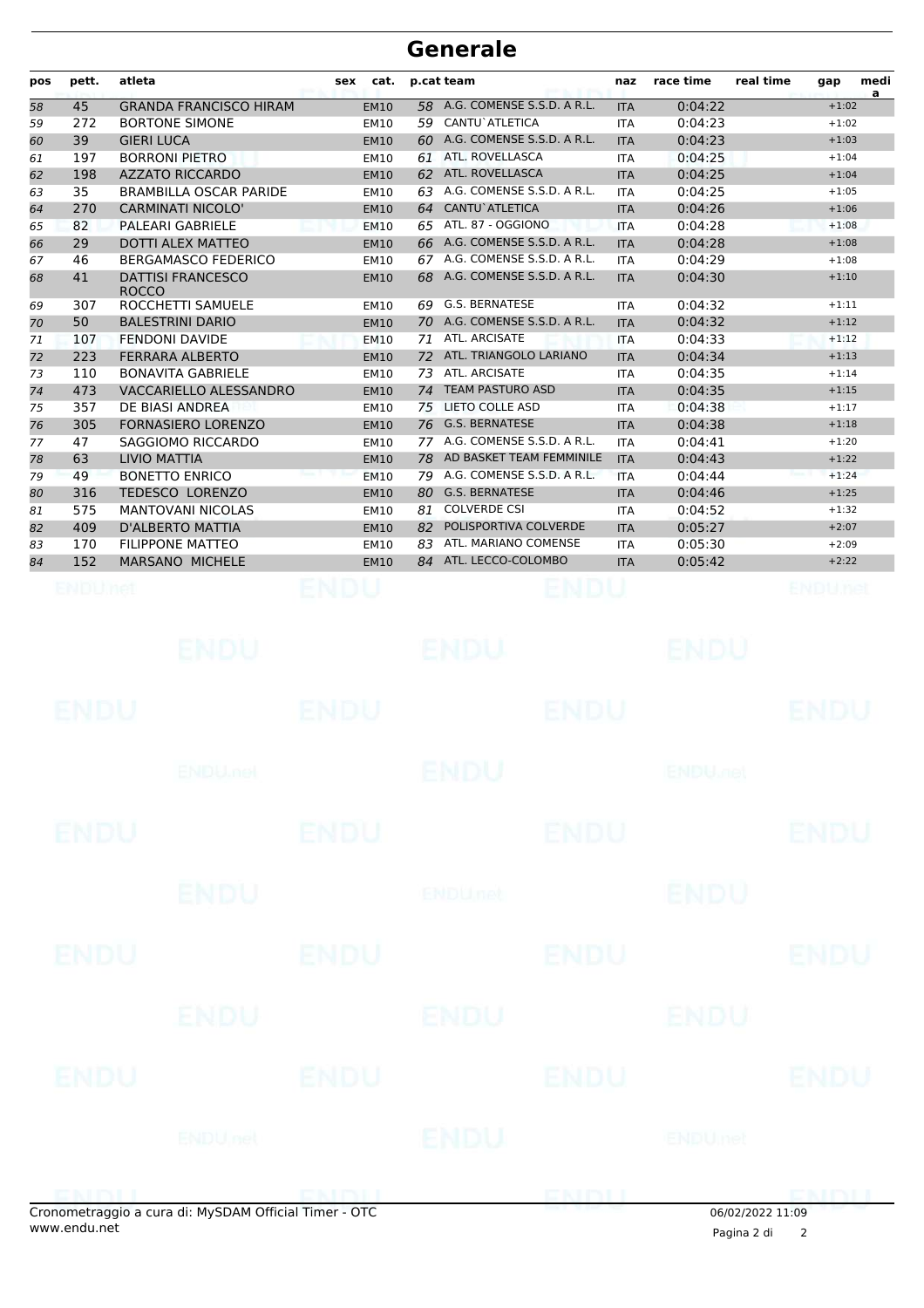*Gara* **Ragazze F** *Data* **06/02/2022**

|                |       |                                            |     |           |              | <b>Generale</b>               |            |           |           |         |                |
|----------------|-------|--------------------------------------------|-----|-----------|--------------|-------------------------------|------------|-----------|-----------|---------|----------------|
| pos            | pett. | atleta                                     | sex | cat.      |              | p.cat team                    | naz        | race time | real time | gap     | medi           |
| $\mathbf{1}$   | 339   | <b>BURGASSI ELISA</b>                      |     | <b>RF</b> | $\mathbf{1}$ | <b>LIETO COLLE ASD</b>        | <b>ITA</b> | 0:04:04   |           |         | $\overline{a}$ |
| 2              | 176   | <b>FRANCHI FRANCESCA</b>                   |     | <b>RF</b> | 2            | ATL. O.S.G. GUANZATE          | <b>ITA</b> | 0:04:13   |           |         | $+9$           |
| 3              | 348   | <b>BURGASSI FRANCESCA</b>                  |     | <b>RF</b> | 3            | <b>LIETO COLLE ASD</b>        | <b>ITA</b> | 0:04:15   |           | $+11$   |                |
| $\overline{4}$ | 123   | <b>BIDOIA VALENTINA</b>                    |     | <b>RF</b> | 4            | ATL. CASSAGO                  | <b>ITA</b> | 0:04:36   |           | $+32$   |                |
| 5              | 397   | <b>RIVA ANNA</b>                           |     | <b>RF</b> | 5            | POL. MANDELLO                 | <b>ITA</b> | 0:04:37   |           | $+33$   |                |
| 6              | 463   | <b>ORLANDI SILVIA</b>                      |     | RF        | 6            | TEAM PASTURO ASD              | ITA        | 0:04:41   |           | $+37$   |                |
| $\overline{7}$ | 124   | <b>DONGHI NOEMI</b>                        |     | <b>RF</b> | 7            | ATL. CASSAGO                  | <b>ITA</b> | 0:04:43   |           | $+39$   |                |
| 8              | 395   | CASTAGNA ADELAIDE                          |     | <b>RF</b> | 8            | POL. MANDELLO                 | <b>ITA</b> | 0:04:44   |           | $+40$   |                |
| 9              | 256   | <b>ABIS NICOLE</b>                         |     | <b>RF</b> | 9            | <b>C.S. CORTENOVA</b>         | <b>ITA</b> | 0:04:46   |           | $+42$   |                |
| 10             | 486   | DELL'ORO ALICE                             |     | <b>RF</b> | 10           | U.S. SAN MAURIZIO             | <b>ITA</b> | 0:04:50   |           | $+46$   |                |
| 11             | 552   | <b>FAZZINI CAROLINA</b>                    |     | <b>RF</b> | 11           | <b>PREMANA</b>                | <b>ITA</b> | 0:04:54   |           | $+51$   |                |
| 12             | 20    | BRENNA FEBE                                |     | RF        |              | 12 A.G. COMENSE S.S.D. A R.L. | <b>ITA</b> | 0:04:55   |           | $+51$   |                |
| 13             | 389   | <b>MALAVENDA JESSICA</b>                   |     | <b>RF</b> | 13           | POL. LIB. CERNUSCHESE         | <b>ITA</b> | 0:04:56   |           | $+52$   |                |
| 14             | 498   | <b>BRUSA FRANCESCA</b>                     |     | RF        | 14           | <b>U.S. SAN MAURIZIO</b>      | ITA        | 0:04:57   |           | $+54$   |                |
| 15             | 96    | <b>TROTTO LUDOVICA</b>                     |     | <b>RF</b> |              | 15 ATL. ARCISATE              | <b>ITA</b> | 0:04:59   |           | $+55$   |                |
| 16             | 100   | <b>ARMAGNO SARA</b>                        |     | <b>RF</b> |              | 16 ATL. ARCISATE              | <b>ITA</b> | 0:05:01   |           | $+57$   |                |
| 17             | 370   | <b>CANTU' ANNALISA</b>                     |     | <b>RF</b> | 17           | <b>MERATE ATLETICA</b>        | <b>ITA</b> | 0:05:01   |           | $+57$   |                |
| 18             | 548   | <b>FOPPA CARLOTTA ROSA</b>                 |     | <b>RF</b> | 18           | A.G. COMENSE S.S.D. A R.L.    | <b>ITA</b> | 0:05:02   |           | $+58$   |                |
| 19             | 497   | <b>BECCALLI AURORA</b><br><b>CLAUDIA</b>   |     | <b>RF</b> | 19           | <b>U.S. SAN MAURIZIO</b>      | <b>ITA</b> | 0:05:03   |           | $+59$   |                |
| 20             | 60    | <b>CAVALLERI IRENE</b>                     |     | <b>RF</b> |              | 20 AD BASKET TEAM FEMMINILE   | <b>ITA</b> | 0:05:04   |           | $+1:00$ |                |
| 21             | 342   | <b>GNOLI ALICE MARIA</b>                   |     | <b>RF</b> | 21           | <b>LIETO COLLE ASD</b>        | <b>ITA</b> | 0:05:04   |           | $+1:00$ |                |
| 22             | 70    | <b>FUMAGALLI ERIKA</b>                     |     | <b>RF</b> |              | 22 ATL. 87 - OGGIONO          | <b>ITA</b> | 0:05:12   |           | $+1:08$ |                |
| 23             | 493   | <b>FAUSTI SOFIA</b>                        |     | <b>RF</b> | 23           | <b>U.S. SAN MAURIZIO</b>      | <b>ITA</b> | 0:05:12   |           | $+1:08$ |                |
| 24             | 166   | <b>ARIENTI GIULIA</b>                      |     | <b>RF</b> | 24           | ATL. MARIANO COMENSE          | ITA        | 0:05:13   |           | $+1:09$ |                |
| 25             | 95    | <b>ALBERGATORE ALESSIA</b><br><b>MARIA</b> |     | <b>RF</b> | 25           | ATL. ARCISATE                 | <b>ITA</b> | 0:05:14   |           | $+1:10$ |                |
| 26             | 71    | <b>MOTTA GIULIA</b>                        |     | RF        |              | 26 ATL. 87 - OGGIONO          | <b>ITA</b> | 0:05:15   |           | $+1:11$ |                |
| 27             | 295   | DELLACCIO ALICE CARLA                      |     | <b>RF</b> | 27           | <b>G.S. BERNATESE</b>         | <b>ITA</b> | 0:05:16   |           | $+1:12$ |                |
| 28             | 144   | MAJER MARGHERITA                           |     | <b>RF</b> | 28           | ATL. LECCO-COLOMBO            | ITA        | 0:05:17   |           | $+1:13$ |                |
| 29             | 75    | <b>ROSSI ISABEL</b>                        |     | <b>RF</b> |              | 29 ATL. 87 - OGGIONO          | <b>ITA</b> | 0:05:17   |           | $+1:13$ |                |
| 30             | 150   | <b>COLOMBO GAIA</b>                        |     | <b>RF</b> | 30           | ATL. LECCO-COLOMBO            | <b>ITA</b> | 0:05:17   |           | $+1:13$ |                |
| 31             | 74    | <b>NASATTI LAURA</b>                       |     | <b>RF</b> | 31           | ATL. 87 - OGGIONO             | <b>ITA</b> | 0:05:18   |           | $+1:14$ |                |
| 32             | 17    | <b>BEATRICE GRETA</b>                      |     | RF        |              | 32 A.G. COMENSE S.S.D. A R.L. | <b>ITA</b> | 0:05:19   |           | $+1:15$ |                |
| 33             | 27    | <b>FIETTA RACHELE</b>                      |     | <b>RF</b> | 33           | A.G. COMENSE S.S.D. A R.L.    | <b>ITA</b> | 0:05:19   |           | $+1:15$ |                |
| 34             | 462   | <b>MANCIN ALESSIA</b>                      |     | RF        | 34           | <b>TEAM PASTURO ASD</b>       | ITA        | 0:05:19   |           | $+1:16$ |                |
| 35             | 572   | POMONI MICHELA                             |     | <b>RF</b> | 35           | PREMANA                       | <b>ITA</b> | 0:05:20   |           | $+1:16$ |                |
| 36             | 267   | <b>DE GIUSTI GIULIA</b>                    |     | <b>RF</b> |              | 36 CANTU' ATLETICA            | <b>ITA</b> | 0:05:21   |           | $+1:17$ |                |
| 37             | 73    | <b>CORTI ARIANNA</b>                       |     | <b>RF</b> |              | 37 ATL. 87 - OGGIONO          | <b>ITA</b> | 0:05:22   |           | $+1:18$ |                |
| 38             | 398   | CROTTA MARGHERITA                          |     | RF        |              | 38 POL. MANDELLO              | ITA        | 0:05:23   |           | $+1:19$ |                |
| 39             | 464   | <b>VACCARIELLO SARA</b>                    |     | <b>RF</b> |              | 39 TEAM PASTURO ASD           | <b>ITA</b> | 0:05:24   |           | $+1:20$ |                |
| 40             | 563   | GIANOLA NINA                               |     | RF        |              | 40 PREMANA                    | ITA        | 0:05:25   |           | $+1:21$ |                |
| 41             | 495   | <b>GRIPPI REBECCA MARIA</b>                |     | RF        |              | 41 U.S. SAN MAURIZIO          | <b>ITA</b> | 0:05:26   |           | $+1:22$ |                |
| 42             | 500   | MAPELLI LINDA                              |     | <b>RF</b> |              | 42 U.S. SAN MAURIZIO          | ITA        | 0:05:29   |           | $+1:25$ |                |
| 43             | 302   | RIZZOTTO ELEONORA                          |     | <b>RF</b> |              | 43 G.S. BERNATESE             | <b>ITA</b> | 0:05:32   |           | $+1:28$ |                |
| 44             | 291   | MONTI VALENTINA                            |     | RF        |              | 44 G.S. BERNATESE             | <b>ITA</b> | 0:05:35   |           | $+1:31$ |                |
| 45             | 499   | <b>CAPRA MIRIAM</b>                        |     | <b>RF</b> |              | 45 U.S. SAN MAURIZIO          | <b>ITA</b> | 0:05:36   |           | $+1:32$ |                |
| 46             | 102   | HAROIAN MAJA                               |     | RF        |              | 46 ATL. ARCISATE              | ITA        | 0:05:38   |           | $+1:34$ |                |
| 47             | 296   | <b>KUMAR EMILY</b>                         |     | <b>RF</b> |              | 47 G.S. BERNATESE             | <b>ITA</b> | 0:05:38   |           | $+1:34$ |                |
| 48             | 487   | <b>DOLZINI MARIASOLE</b>                   |     | <b>RF</b> |              | 48 U.S. SAN MAURIZIO          | ITA        | 0:05:39   |           | $+1:35$ |                |
| 49             | 209   | <b>MILANI GIULIA</b>                       |     | <b>RF</b> |              | 49 ATL. TRIANGOLO LARIANO     | <b>ITA</b> | 0:05:39   |           | $+1:36$ |                |
| 50             | 392   | <b>BRIVIO GAIA</b>                         |     | RF        |              | 50 POL. LIB. CERNUSCHESE      | <b>ITA</b> | 0:05:41   |           | $+1:37$ |                |
| 51             | 494   | <b>VALENTI AURORA</b>                      |     | <b>RF</b> | 51           | <b>U.S. SAN MAURIZIO</b>      | <b>ITA</b> | 0:05:41   |           | $+1:37$ |                |
| 52             | 489   | MOGGI SERENA                               |     | RF        |              | 52 U.S. SAN MAURIZIO          | ITA        | 0:05:42   |           | $+1:38$ |                |
| 53             | 19    | <b>BASSANI GIULIA</b>                      |     | <b>RF</b> |              | 53 A.G. COMENSE S.S.D. A R.L. | <b>ITA</b> | 0:05:44   |           | $+1:40$ |                |
| 54             | 22    | <b>FRIGERIO ANITA</b>                      |     | RF        |              | 54 A.G. COMENSE S.S.D. A R.L. | ITA        | 0:05:54   |           | $+1:50$ |                |
| 55             | 26    | <b>BASTTISTA ELSA CORA</b>                 |     | <b>RF</b> |              | 55 A.G. COMENSE S.S.D. A R.L. | <b>ITA</b> | 0:05:56   |           | $+1:52$ |                |
| 56             | 340   | LEZZENI MARGHERITA                         |     | RF        |              | 56 LIETO COLLE ASD            | ITA        | 0:05:58   |           | $+1:54$ |                |
|                |       |                                            |     |           |              |                               |            |           |           |         |                |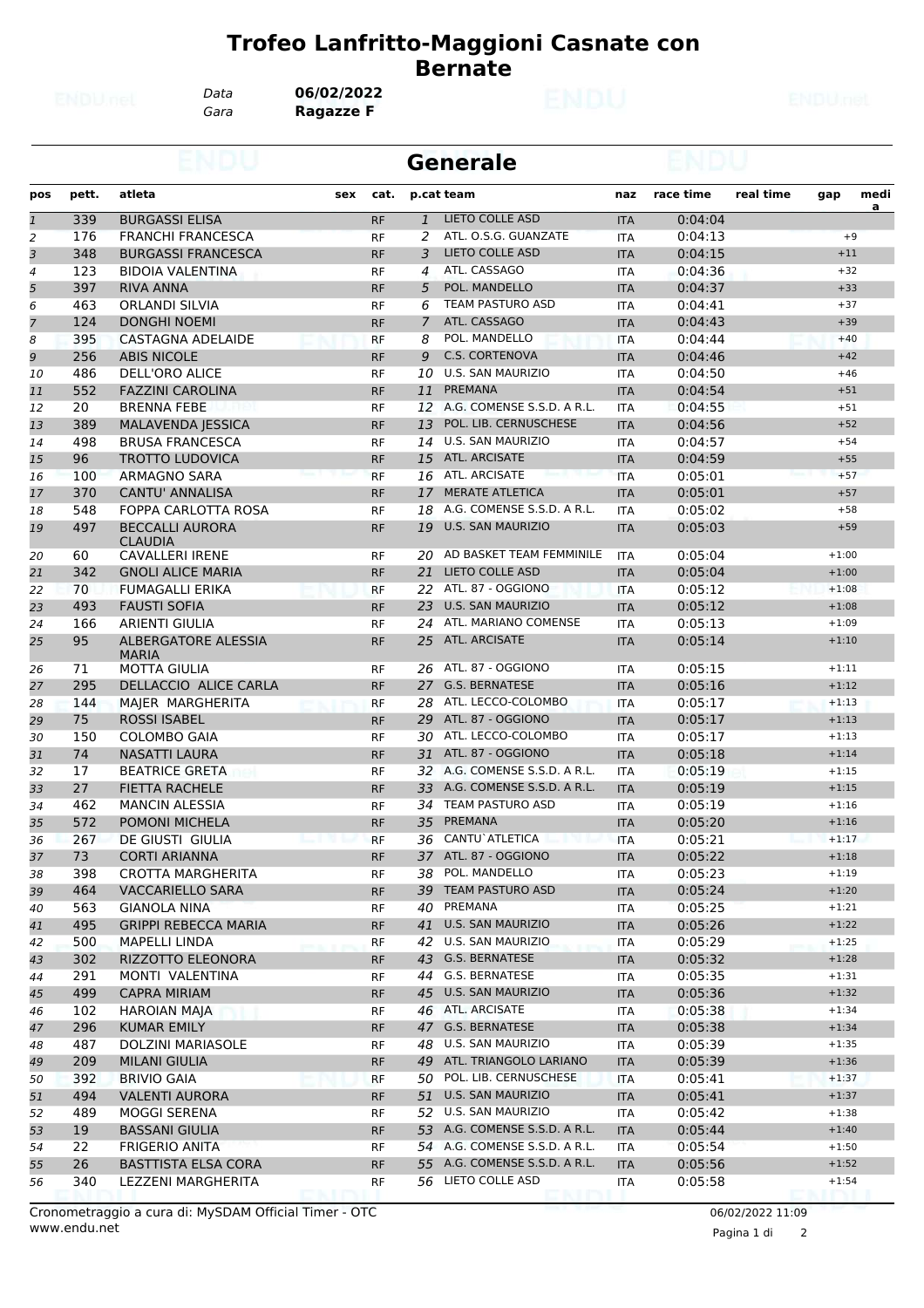| pos | pett. | atleta                                     | sex | cat.      | p.cat team |                       | naz        | race time | real time | gap     | medi<br>a |
|-----|-------|--------------------------------------------|-----|-----------|------------|-----------------------|------------|-----------|-----------|---------|-----------|
| 57  | 187   | POZZOBON MADDALENA                         |     | <b>RF</b> | 57         | ATL. ROVELLASCA       | <b>ITA</b> | 0:05:59   |           | $+1:55$ |           |
| 58  | 351   | <b>GUAMUSHIG ROBALINO</b><br><b>DENISE</b> |     | <b>RF</b> | 58         | LIETO COLLE ASD       | <b>ITA</b> | 0:06:01   |           | $+1:57$ |           |
| 59  | 541   | <b>BORELLA MATILDE</b>                     |     | <b>RF</b> | 59         | ATL. LOMAZZO          | <b>ITA</b> | 0:06:04   |           | $+2:00$ |           |
| 60  | 169   | STILO GIORGIA                              |     | <b>RF</b> | 60         | ATL. MARIANO COMENSE  | <b>ITA</b> | 0:06:09   |           | $+2:05$ |           |
| 61  | 297   | <b>MONTI MARINA MIRTA</b>                  |     | <b>RF</b> | 61         | <b>G.S. BERNATESE</b> | <b>ITA</b> | 0:06:16   |           | $+2:13$ |           |
| 62  | 299   | MARTINO EMMA ELIZABETH                     |     | <b>RF</b> | 62         | G.S. BERNATESE        | <b>ITA</b> | 0:06:43   |           | $+2:39$ |           |

|             |                 |             | onometraggio a cura di: MySDAM Official Timer - OTC |             | 06/02/2022 11:09          |                |
|-------------|-----------------|-------------|-----------------------------------------------------|-------------|---------------------------|----------------|
|             |                 |             |                                                     | ENDU        |                           | <b>CMALL</b>   |
|             | <b>ENDU</b> nel |             | <b>ENDU</b>                                         |             | ENDUmet                   |                |
| ENDU        |                 | ENDU        |                                                     | <b>ENDU</b> |                           | <b>ENDU</b>    |
|             | ENDU-           |             | ENDU                                                |             | ENDU                      |                |
| <b>ENDU</b> |                 | <b>ENDU</b> |                                                     | <b>ENDU</b> |                           | <b>ENDU</b>    |
|             | <b>ENDU</b>     |             | <b>ENDU<sub>net</sub></b>                           |             | <b>ENDU</b>               |                |
| <b>ENDU</b> |                 | <b>ENDU</b> |                                                     | <b>ENDU</b> |                           | <b>ENDU</b>    |
|             | <b>ENDUMEN</b>  |             | ENDU                                                |             | <b>ENDU<sub>DED</sub></b> |                |
| <b>ENDU</b> |                 | <b>ENDU</b> |                                                     | <b>ENDU</b> |                           | <b>ENDU</b>    |
|             | ENDU.           |             | ENDU                                                |             | ENDU                      |                |
| ENDUNCT     |                 | <b>ENDU</b> |                                                     | <b>ENDU</b> |                           | <b>ENDUnet</b> |
|             | ENDU            |             | <b>ENDU</b>                                         |             | ENDU                      |                |
| ENDU        |                 | ENDU        |                                                     | <b>ENDU</b> |                           | <b>ENDU</b>    |
|             | ENDU.net        |             | <b>ENDU</b>                                         |             | <b>ENDUnet</b>            |                |
| <b>ENDU</b> |                 | <b>ENDU</b> |                                                     | <b>ENDU</b> |                           | <b>ENDU</b>    |
|             | ENDU            |             | <b>ENDULIEL</b>                                     |             | ENDU                      |                |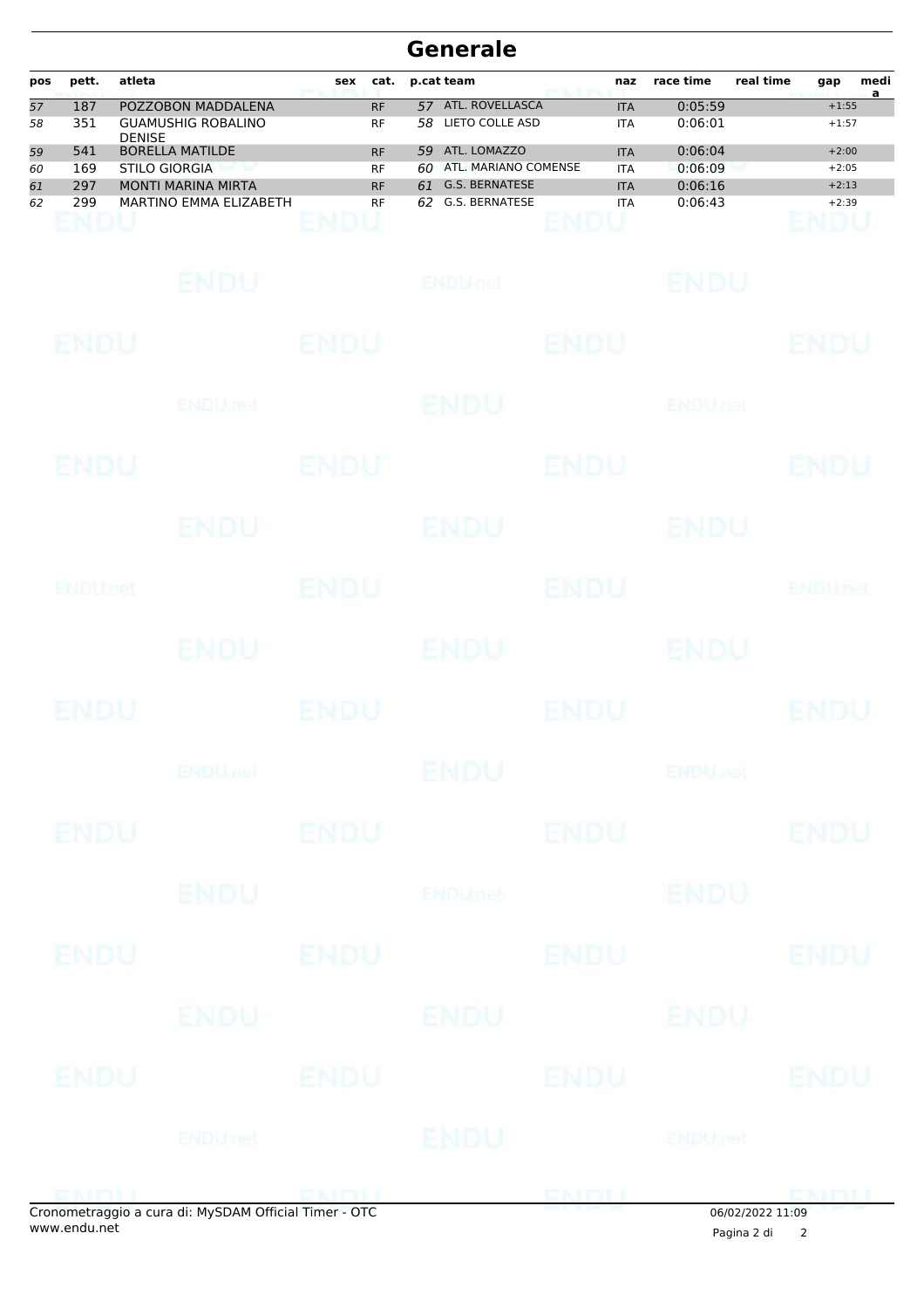*Gara* **Ragazzi M** *Data* **06/02/2022**

|                |            |                                                     |     |                        |                | <b>Generale</b>                                |                   |                    |           |                |          |
|----------------|------------|-----------------------------------------------------|-----|------------------------|----------------|------------------------------------------------|-------------------|--------------------|-----------|----------------|----------|
| pos            | pett.      | atleta                                              | sex | cat.                   |                | p.cat team                                     | naz               | race time          | real time | gap            | medi     |
| $\mathbf{1}$   | 165        | POZZI FILIPPO                                       |     | <b>RM</b>              | $\mathbf{1}$   | ATL. MARIANO COMENSE                           | <b>ITA</b>        | 0:04:03            |           |                | <u>a</u> |
| $\overline{c}$ | 394        | CIAPPESONI GABRIELE                                 |     | <b>RM</b>              | 2              | POL. MANDELLO                                  | <b>ITA</b>        | 0:04:09            |           | $+6$           |          |
| 3              | 207        | <b>COLOMBO DAVIDE</b>                               |     | <b>RM</b>              | 3              | ATL. TRIANGOLO LARIANO                         | <b>ITA</b>        | 0:04:09            |           | $+7$           |          |
| 4              | 430        | <b>FAZZINI MARCO</b>                                |     | <b>RM</b>              | 4              | PREMANA                                        | <b>ITA</b>        | 0:04:11            |           | $+8$           |          |
| 5              | 289        | DAVANZO FRANCESCO                                   |     | <b>RM</b>              | 5              | <b>G.S. BERNATESE</b>                          | <b>ITA</b>        | 0:04:19            |           | $+16$          |          |
| 6              | 294        | CONTIGIANI GIORDANO                                 |     | <b>RM</b>              | 6              | <b>G.S. BERNATESE</b>                          | <b>ITA</b>        | 0:04:19            |           | $+16$          |          |
| $\overline{7}$ | 14         | <b>MASCAGNI PIETRO</b>                              |     | <b>RM</b>              | $\overline{7}$ | A.G. COMENSE S.S.D. A R.L.                     | <b>ITA</b>        | 0:04:23            |           | $+20$          |          |
| 8              | 461        | <b>COLOMBO ANDREA</b>                               |     | <b>RM</b>              | 8              | TEAM PASTURO ASD                               | <b>ITA</b>        | 0:04:24            |           | $+21$          |          |
| 9              | 431        | <b>BELLATI MICHELE</b>                              |     | <b>RM</b>              | 9              | <b>PREMANA</b>                                 | <b>ITA</b>        | 0:04:25            |           | $+23$          |          |
| 10             | 465        | <b>FORNI FEDERICO</b>                               |     | <b>RM</b>              | 10             | <b>TEAM PASTURO ASD</b>                        | <b>ITA</b>        | 0:04:26            |           | $+23$          |          |
| 11             | 13         | STAVENHAGEN MIKAEL<br><b>OTTO</b>                   |     | <b>RM</b>              | 11             | A.G. COMENSE S.S.D. A R.L.                     | <b>ITA</b>        | 0:04:28            |           | $+25$          |          |
| 12             | 492        | <b>SORBELLINI AARON</b>                             |     | <b>RM</b>              | 12             | U.S. SAN MAURIZIO                              | <b>ITA</b>        | 0:04:30            |           | $+27$          |          |
| 13             | 388        | <b>CAMMISA FRANCESCO</b><br>LUIGI                   |     | <b>RM</b>              | 13             | POL. LIB. CERNUSCHESE                          | <b>ITA</b>        | 0:04:31            |           | $+28$          |          |
| 14             | 564        | POMONI DIEGO                                        |     | RM                     | 14             | PREMANA                                        | <b>ITA</b>        | 0:04:32            |           | $+29$          |          |
| 15             | 350        | <b>PULIATTI LEON</b>                                |     | <b>RM</b>              | 15             | <b>LIETO COLLE ASD</b>                         | <b>ITA</b>        | 0:04:34            |           | $+32$          |          |
| 16             | 18         | <b>CECCATO MATTEO</b>                               |     | <b>RM</b>              | 16             | A.G. COMENSE S.S.D. A R.L.                     | <b>ITA</b>        | 0:04:37            |           | $+35$          |          |
| 17             | 396        | <b>ZAPPA ANDREA</b>                                 |     | <b>RM</b>              | 17             | POL. MANDELLO                                  | <b>ITA</b>        | 0:04:38            |           | $+35$          |          |
| 18             | 376        | <b>TENTORIO FRANCESCO</b>                           |     | <b>RM</b>              | 18             | <b>MERATE ATLETICA</b>                         | <b>ITA</b>        | 0:04:38            |           | $+36$          |          |
| 19             | 369        | STELLA ALESSANDRO                                   |     | <b>RM</b>              | 19             | <b>MERATE ATLETICA</b>                         | <b>ITA</b>        | 0:04:39            |           | $+36$          |          |
| 20             | 231        | <b>CONTESSA ALESSANDRO</b>                          |     | <b>RM</b>              | 20             | ATLETICA ALTO LARIO                            | <b>ITA</b>        | 0:04:39            |           | $+37$          |          |
| 21             | 344        | <b>MERONI GIULIANO</b>                              |     | <b>RM</b>              | 21             | <b>LIETO COLLE ASD</b>                         | <b>ITA</b>        | 0:04:39            |           | $+37$          |          |
| 22             | 98         | <b>MAFFEI MICHELE</b>                               |     | <b>RM</b>              | 22             | ATL. ARCISATE                                  | <b>ITA</b>        | 0:04:40            |           | $+37$          |          |
| 23             | 375        | SIMONCELLI LEONARDO                                 |     | <b>RM</b>              | 23             | <b>MERATE ATLETICA</b>                         | <b>ITA</b>        | 0:04:41            |           | $+38$          |          |
| 24             | 539        | <b>CRIPPA FEDERICO</b>                              |     | <b>RM</b>              | 24             | UNIONE SPORTIVA DERVIESE                       | <b>ITA</b>        | 0:04:41            |           | $+39$          |          |
| 25             | 488        | OSTINELLI NICOLO'                                   |     | <b>RM</b>              | 25             | <b>U.S. SAN MAURIZIO</b>                       | <b>ITA</b>        | 0:04:42            |           | $+39$          |          |
| 26             | 429        | <b>GIANOLA GABRIELE</b>                             |     | <b>RM</b>              | 26             | PREMANA                                        | <b>ITA</b>        | 0:04:42            |           | $+40$          |          |
| 27             | 21         | <b>BELLINI RICCARDO</b>                             |     | <b>RM</b>              | 27             | A.G. COMENSE S.S.D. A R.L.                     | <b>ITA</b>        | 0:04:45            |           | $+43$          |          |
| 28             | 558        | <b>RIGGI FRANCESCO</b>                              |     | <b>RM</b>              | 28             | VARESE ATLETICA A.S.D.                         | <b>ITA</b>        | 0:04:46            |           | $+44$          |          |
| 29             | 72         | <b>MAURI MICHELE</b>                                |     | <b>RM</b>              | 29             | ATL. 87 - OGGIONO                              | <b>ITA</b>        | 0:04:48            |           | $+45$          |          |
| 30             | 432        | <b>GIANOLA OSCAR</b>                                |     | <b>RM</b>              | 30             | PREMANA                                        | <b>ITA</b>        | 0:04:49            |           | $+46$          |          |
| 31             | 476        | DOTTOR SIMONE                                       |     | <b>RM</b>              | 31             | U.P. MISSAGLIA                                 | <b>ITA</b>        | 0:04:49            |           | $+46$          |          |
| 32             | 347        | <b>BIONDO EMANUELE</b>                              |     | RM                     | 32             | LIETO COLLE ASD                                | <b>ITA</b>        | 0:04:50            |           | $+47$          |          |
| 33             | 24         | <b>SACCO RICCARDO</b>                               |     | <b>RM</b>              | 33             | A.G. COMENSE S.S.D. A R.L.                     | <b>ITA</b>        | 0:04:50            |           | $+47$          |          |
| 34             | 553        | <b>CAMAGNI ANDREA</b>                               |     | <b>RM</b>              | 34             | CANTU`ATLETICA                                 | <b>ITA</b>        | 0:04:51            |           | $+49$          |          |
| 35             | 254        | PELLIZZARO FEDERICO                                 |     | <b>RM</b>              | 35             | <b>C.S. CORTENOVA</b><br>POL. LIB. CERNUSCHESE | <b>ITA</b>        | 0:04:52            |           | $+50$<br>$+50$ |          |
| 36             | 391        | AIROLDI ALESSANDRO                                  |     | <b>RM</b>              | 36             |                                                | <b>ITA</b>        | 0:04:53            |           |                |          |
| 37             | 266<br>185 | <b>ARENA LORENZO</b><br><b>BODNARYUK VLADISLAVO</b> |     | <b>RM</b>              |                | 37 CANTU ATLETICA<br>38 ATL. ROVELLASCA        | <b>ITA</b>        | 0:04:53<br>0:04:54 |           | $+51$<br>$+51$ |          |
| 38<br>39       | 349        | SARTORI ALESSANDRO                                  |     | RM                     |                | 39 LIETO COLLE ASD                             | ITA               | 0:04:56            |           | $+54$          |          |
| 40             | 301        | <b>TONELLI FILIPPO</b>                              |     | <b>RM</b><br>RM        | 40             | G.S. BERNATESE                                 | <b>ITA</b><br>ITA | 0:04:58            |           | $+55$          |          |
| 41             | 292        | <b>BELLU' SEBASTIAN</b>                             |     |                        | 41             | G.S. BERNATESE                                 |                   |                    |           | $+55$          |          |
|                | 61         | <b>BALLABIO GIORGIO</b>                             |     | <b>RM</b>              |                | 42 AD BASKET TEAM FEMMINILE                    | <b>ITA</b><br>ITA | 0:04:58<br>0:04:59 |           | $+57$          |          |
| 42<br>43       | 374        | <b>ARLATI DANIELE</b>                               |     | <b>RM</b><br><b>RM</b> | 43             | MERATE ATLETICA                                | <b>ITA</b>        | 0:05:00            |           | $+57$          |          |
| 44             | 293        | TROMBETTA MANUEL                                    |     |                        | 44             | G.S. BERNATESE                                 |                   | 0:05:00            |           | $+58$          |          |
| 45             | 345        | PAGANI LUCA                                         |     | RM<br><b>RM</b>        |                | 45 LIETO COLLE ASD                             | ITA<br><b>ITA</b> | 0:05:01            |           | $+58$          |          |
| 46             | 562        | POMONI LORENZO                                      |     | RM                     |                | 46 PREMANA                                     | ITA               | 0:05:01            |           | $+59$          |          |
| 47             | 372        | MAZZOCCHI GABRIELE                                  |     | <b>RM</b>              | 47             | <b>MERATE ATLETICA</b>                         | <b>ITA</b>        | 0:05:01            |           | $+59$          |          |
| 48             | 290        | MINOTTI NICOLO                                      |     | RM                     | 48             | G.S. BERNATESE                                 | ITA               | 0:05:01            |           | $+59$          |          |
| 49             | 101        | DE BLASI FEDERICO                                   |     | <b>RM</b>              | 49             | ATL. ARCISATE                                  | <b>ITA</b>        | 0:05:02            |           | $+59$          |          |
| 50             | 447        | <b>GAGLIARDI SAMUELE</b>                            |     | RM                     |                | 50 S.COOP ARL SD GS VILLA                      | <b>ITA</b>        | 0:05:02            |           | $+1:00$        |          |
| 51             | 496        | <b>FARINA LUC</b>                                   |     | <b>RM</b>              |                | 51 U.S. SAN MAURIZIO                           | <b>ITA</b>        | 0:05:03            |           | $+1:01$        |          |
| 52             | 23         | <b>FUSI SEBASTIANO</b>                              |     | <b>RM</b>              |                | 52 A.G. COMENSE S.S.D. A R.L.                  | ITA               | 0:05:04            |           | $+1:01$        |          |
| 53             | 253        | LOCATELLI DAVIDE                                    |     | <b>RM</b>              | 53             | <b>C.S. CORTENOVA</b>                          | <b>ITA</b>        | 0:05:04            |           | $+1:02$        |          |
| 54             | 208        | <b>ARPI LORENZO</b>                                 |     | <b>RM</b>              |                | 54 ATL. TRIANGOLO LARIANO                      | ITA               | 0:05:05            |           | $+1:03$        |          |
| 55             | 99         | <b>BREMBILLA GIACOMO</b>                            |     | <b>RM</b>              | 55             | ATL. ARCISATE                                  | <b>ITA</b>        | 0:05:09            |           | $+1:06$        |          |
| 56             | 373        | TERUZZI LUCA                                        |     | RМ                     | 56             | MERATE ATLETICA                                | ITA               | 0:05:09            |           | $+1:06$        |          |
|                |            |                                                     |     |                        |                |                                                |                   |                    |           |                |          |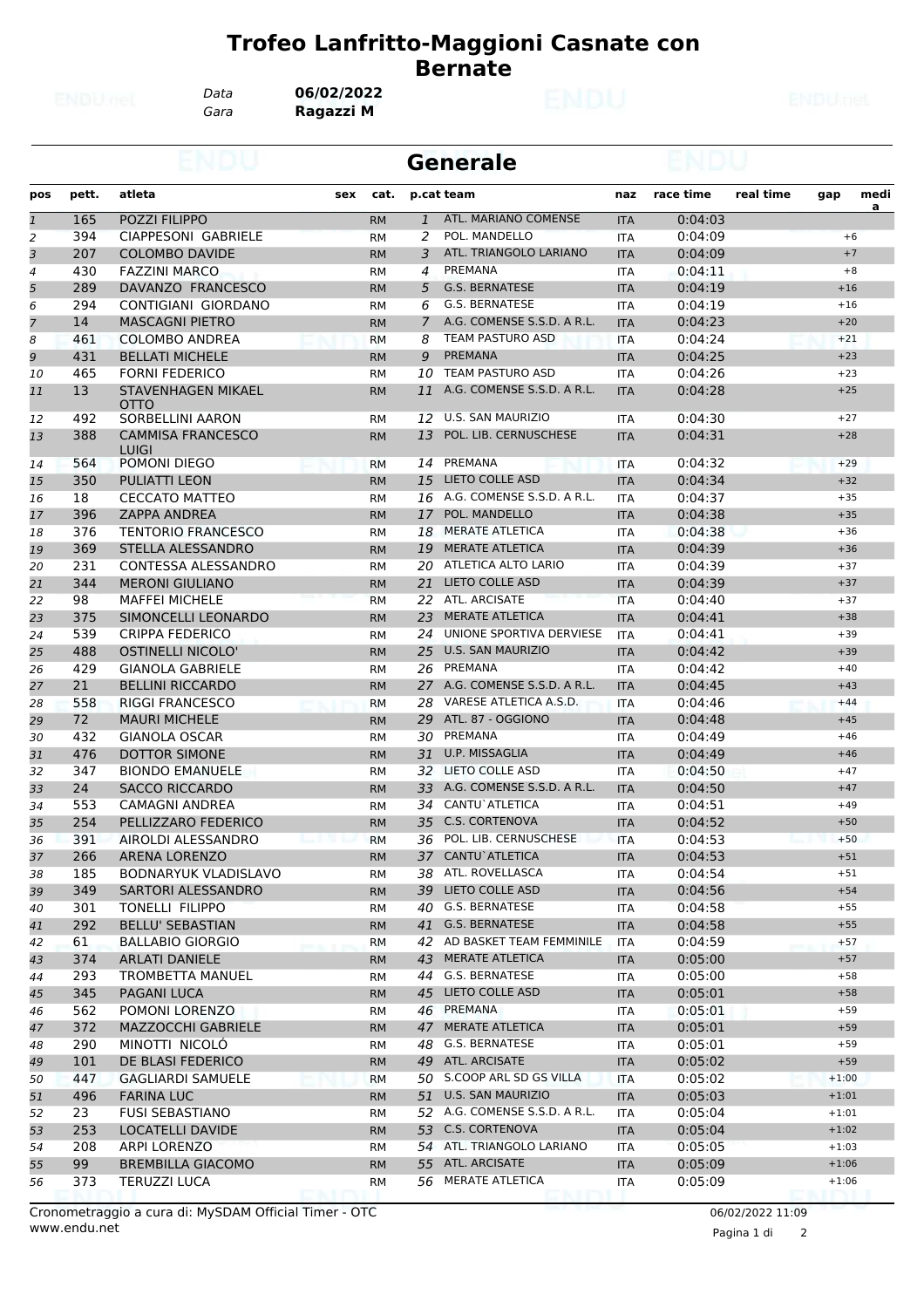| pos | pett.       | atleta                                                            | sex         | cat.      |    | p.cat team                 | naz        | race time                 | real time      | gap         | medi<br>a |
|-----|-------------|-------------------------------------------------------------------|-------------|-----------|----|----------------------------|------------|---------------------------|----------------|-------------|-----------|
| 57  | 97          | <b>CATTANEO GIACOMO</b>                                           |             | <b>RM</b> |    | 57 ATL. ARCISATE           | <b>ITA</b> | 0:05:09                   |                | $+1:07$     |           |
| 58  | 78          | <b>FAGIOLI MARCO</b>                                              |             | <b>RM</b> | 58 | ATL. 87 - OGGIONO          | <b>ITA</b> | 0:05:10                   |                | $+1:07$     |           |
| 59  | 300         | TAGLIABUE PIETRO                                                  |             | <b>RM</b> | 59 | <b>G.S. BERNATESE</b>      | <b>ITA</b> | 0:05:10                   |                | $+1:08$     |           |
| 60  | 446         | <b>NEGRETTI LUCA</b>                                              |             | <b>RM</b> |    | 60 S.COOP ARL SD GS VILLA  | <b>ITA</b> | 0:05:11                   |                | $+1:08$     |           |
| 61  | 103         | <b>FUCINA MASSIMO</b>                                             |             | <b>RM</b> |    | 61 ATL. ARCISATE           | <b>ITA</b> | 0:05:11                   |                | $+1:08$     |           |
| 62  | 538         | <b>CASSINELLI FEDERICO</b>                                        |             | <b>RM</b> | 62 | UNIONE SPORTIVA DERVIESE   | <b>ITA</b> | 0:05:13                   |                | $+1:10$     |           |
| 63  | 371         | EL HAMI RAYAN                                                     |             | <b>RM</b> | 63 | <b>MERATE ATLETICA</b>     | <b>ITA</b> | 0:05:15                   |                | $+1:13$     |           |
| 64  | 490         | <b>RADICE LUCA</b>                                                |             | <b>RM</b> |    | 64 U.S. SAN MAURIZIO       | <b>ITA</b> | 0:05:17                   |                | $+1:14$     |           |
| 65  | 341         | <b>GUAMUSHIG ROBALINO</b><br><b>ALESSIO</b>                       |             | <b>RM</b> | 65 | <b>LIETO COLLE ASD</b>     | <b>ITA</b> | 0:05:18                   |                | $+1:15$     |           |
| 66  | 146         | MIRAGLIA ENEA                                                     |             | <b>RM</b> | 66 | ATL. LECCO-COLOMBO         | <b>ITA</b> | 0:05:19                   |                | $+1:16$     |           |
| 67  | 76          | <b>BOSISIO GIACOMO</b>                                            |             | <b>RM</b> |    | 67 ATL. 87 - OGGIONO       | <b>ITA</b> | 0:05:19                   |                | $+1:16$     |           |
| 68  | 147         | <b>BOZZOLLA NICHOLAS</b>                                          |             | <b>RM</b> | 68 | ATL. LECCO-COLOMBO         | <b>ITA</b> | 0:05:23                   |                | $+1:20$     |           |
| 69  | 25          | DELL'ORTO NICCOLO'                                                |             | <b>RM</b> | 69 | A.G. COMENSE S.S.D. A R.L. | <b>ITA</b> | 0:05:24                   |                | $+1:22$     |           |
| 70  | 343         | <b>TAVECCHIO MATTEO</b>                                           |             | <b>RM</b> | 70 | LIETO COLLE ASD            | <b>ITA</b> | 0:05:27                   |                | $+1:25$     |           |
| 71  | 148         | <b>BUTTI NICOLÒ</b>                                               |             | <b>RM</b> | 71 | ATL. LECCO-COLOMBO         | <b>ITA</b> | 0:05:29                   |                | $+1:26$     |           |
| 72  | 145         | PERILLO ALESSANDRO<br><b>MARCO</b>                                |             | <b>RM</b> | 72 | ATL. LECCO-COLOMBO         | <b>ITA</b> | 0:05:30                   |                | $+1:28$     |           |
| 73  | 416         | POLETTI FABIO                                                     |             | <b>RM</b> | 73 | <b>POLISPORTIVA</b>        | <b>ITA</b> | 0:05:31                   |                | $+1:28$     |           |
| 74  | 77          | <b>FUMAGALLI GIACOMO</b>                                          |             | <b>RM</b> |    | 74 ATL. 87 - OGGIONO       | <b>ITA</b> | 0:05:33                   |                | $+1:30$     |           |
| 75  | 149         | AGRESTA ALESSANDRO                                                |             | <b>RM</b> |    | 75 ATL. LECCO-COLOMBO      | <b>ITA</b> | 0:05:33                   |                | $+1:30$     |           |
| 76  | 168         | <b>BERETTA ZHAN BIN</b>                                           |             | <b>RM</b> | 76 | ATL. MARIANO COMENSE       | <b>ITA</b> | 0:05:34                   |                | $+1:31$     |           |
| 77  | 466         | ROCCA ALESSANDRO                                                  |             | <b>RM</b> | 77 | <b>TEAM PASTURO ASD</b>    | <b>ITA</b> | 0:05:35                   |                | $+1:32$     |           |
| 78  | 167         | SINESI ALESSANDRO                                                 |             | <b>RM</b> | 78 | ATL. MARIANO COMENSE       | <b>ITA</b> | 0:05:42                   |                | $+1:40$     |           |
| 79  | 15          | <b>COMPAGNONI</b>                                                 |             | <b>RM</b> | 79 | A.G. COMENSE S.S.D. A R.L. | <b>ITA</b> | 0:05:47                   |                | $+1:44$     |           |
| 80  | 298         | <b>MICHELANGELO</b><br>D'ONOFRIO ALESSANDRO                       |             | <b>RM</b> |    | 80 G.S. BERNATESE          | <b>ITA</b> | 0:05:53                   |                | $+1:50$     |           |
| 81  | 151         | GHEZZI NICOLO                                                     |             | <b>RM</b> |    | 81 ATL. LECCO-COLOMBO      | <b>ITA</b> | 0:05:56                   |                | $+1:53$     |           |
| 82  | 542         | <b>FIGINI TOMMASO</b>                                             |             | <b>RM</b> |    | 82 ATL. LOMAZZO            | <b>ITA</b> | 0:06:10                   |                | $+2:07$     |           |
| 83  | 268         | <b>MASCHERONI ALESSIO</b>                                         |             | <b>RM</b> | 83 | CANTU`ATLETICA             | <b>ITA</b> | 0:07:10                   |                | $+3:07$     |           |
| 84  | 303         | CAGLIO MATTEO                                                     |             | <b>RM</b> | 84 | G.S. BERNATESE             | <b>ITA</b> | 0:07:13                   |                | $+3:10$     |           |
|     |             | ENDU                                                              |             |           |    |                            |            |                           |                |             |           |
|     | ENDU        |                                                                   | ENDU        |           |    | ENDU                       |            |                           |                | ENDL        |           |
|     |             | <b>ENDU<sub>met</sub></b>                                         |             |           |    | <b>ENDU</b>                |            | <b>ENDU<sub>DER</sub></b> |                |             |           |
|     | <b>ENDU</b> |                                                                   | <b>ENDU</b> |           |    | <b>ENDU</b>                |            |                           |                | <b>ENDU</b> |           |
|     |             | <b>ENDU</b>                                                       |             |           |    | <b>ENDUnet</b>             |            | <b>ENDU</b>               |                |             |           |
|     | <b>ENDU</b> |                                                                   | <b>ENDU</b> |           |    | <b>ENDU</b>                |            |                           |                | <b>ENDU</b> |           |
|     |             | ENDU                                                              |             |           |    | ENDU                       |            | ENDU                      |                |             |           |
|     | <b>ENDU</b> |                                                                   | <b>ENDU</b> |           |    | <b>ENDU</b>                |            |                           |                | <b>ENDU</b> |           |
|     |             | <b>ENDU<sub>net</sub></b>                                         |             |           |    | ENDU                       |            | <b>ENDUmet</b>            |                |             |           |
|     |             | ENDITION CHARGES<br>traggio a cura di: MuCDAM Official Timor. OTC |             |           |    | ENDLL                      |            |                           | 0.610212022333 | ENDU        |           |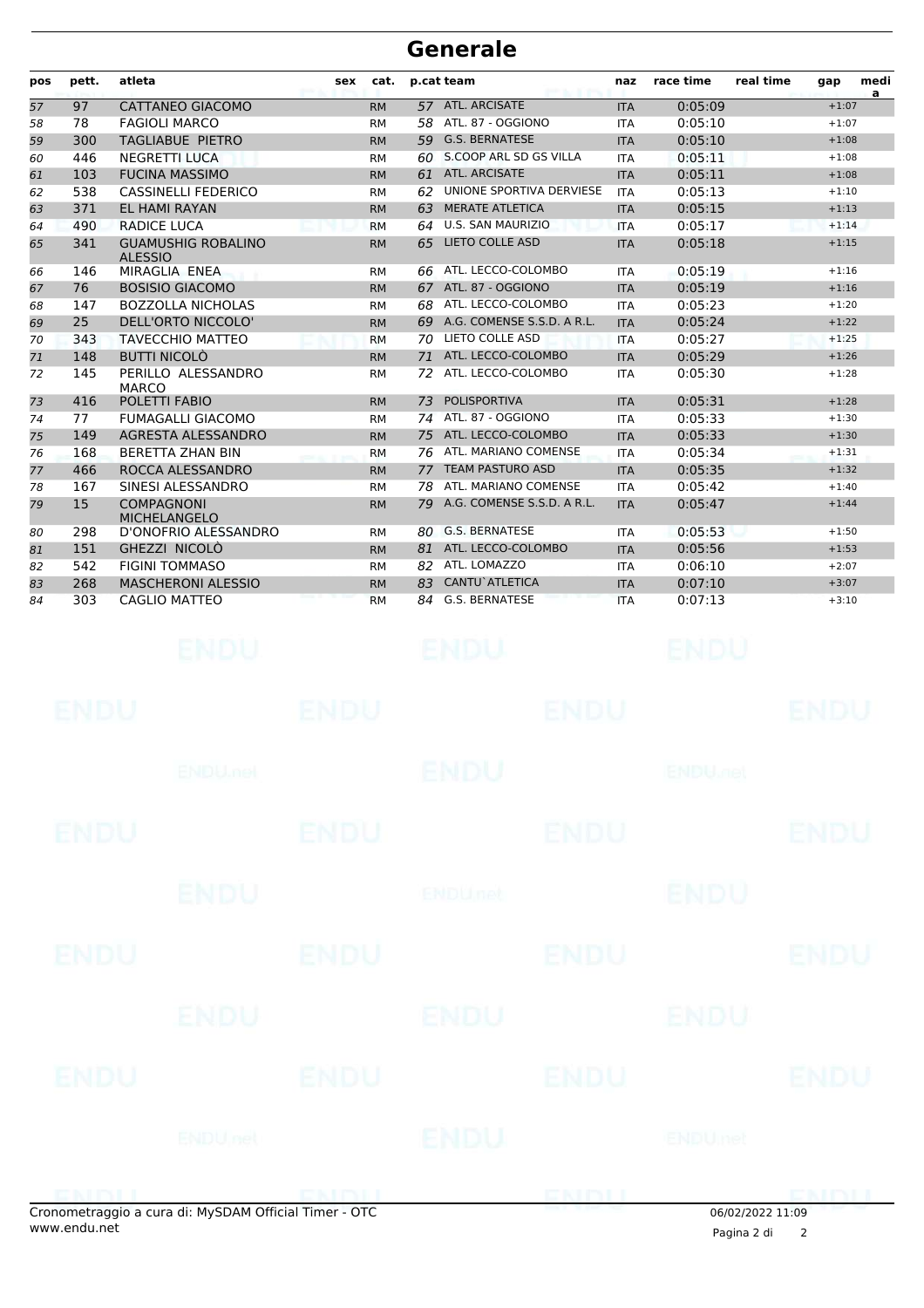*Data* **06/02/2022**

*Gara* **Cadette F**

|                |       |                                     |     |           |              | <b>Generale</b>                            |            |           |           |                    |      |
|----------------|-------|-------------------------------------|-----|-----------|--------------|--------------------------------------------|------------|-----------|-----------|--------------------|------|
| pos            | pett. | atleta                              | sex | cat.      |              | p.cat team                                 | naz        | race time | real time | gap                | medi |
| $\overline{1}$ | 534   | <b>BUZZELLA TERESA</b>              |     | <b>CF</b> | $\mathbf{1}$ | UNIONE SPORTIVA DERVIESE                   | <b>ITA</b> | 0:06:49   |           |                    | a    |
| 2              | 11    | <b>TERZAGHI NOEMI</b>               |     | <b>CF</b> | 2            | A.G. COMENSE S.S.D. A R.L.                 | <b>ITA</b> | 0:07:00   |           | $+12$              |      |
| 3              | 252   | <b>MASCHERI DENISE</b>              |     | <b>CF</b> | 3            | <b>C.S. CORTENOVA</b>                      | <b>ITA</b> | 0:07:02   |           | $+13$              |      |
| 4              | 246   | ARTUSI ILARIA                       |     | CF        | 4            | C.S. CORTENOVA                             | <b>ITA</b> | 0:07:06   |           | $+17$              |      |
| 5              | 250   | <b>MASCHERI SERENA</b>              |     | <b>CF</b> | 5            | <b>C.S. CORTENOVA</b>                      | <b>ITA</b> | 0:07:19   |           | $+31$              |      |
| 6              | 335   | PAGANI LISA                         |     | CF        | 6            | LIETO COLLE ASD                            | ITA        | 0:07:20   |           | $+32$              |      |
| 7              | 229   | <b>FELOI GIADA</b>                  |     | <b>CF</b> | 7            | ATLETICA ALTO LARIO                        | <b>ITA</b> | 0:07:28   |           | $+40$              |      |
| 8              | 478   | MAURI ARIANNA                       |     | CF        | 8            | <b>U.S. SAN MAURIZIO</b>                   | <b>ITA</b> | 0:07:36   |           | $+48$              |      |
| 9              | 251   | <b>BUZZONI ARIANNA</b>              |     | <b>CF</b> | 9            | <b>C.S. CORTENOVA</b>                      | <b>ITA</b> | 0:07:36   |           | $+48$              |      |
| 10             | 118   | <b>NAVA BENEDETTA</b>               |     | <b>CF</b> |              | 10 ATL. CASSAGO                            | <b>ITA</b> | 0:07:36   |           | $+48$              |      |
| 11             | 121   | <b>RIGAMONTI GAIA</b>               |     | <b>CF</b> | 11           | ATL. CASSAGO                               | <b>ITA</b> | 0:07:37   |           | $+48$              |      |
| 12             | 479   | <b>MAPELLI ESTER</b>                |     | CF        |              | 12 U.S. SAN MAURIZIO                       | <b>ITA</b> | 0:07:40   |           | $+51$              |      |
| 13             | 122   | <b>MAGNI ELENA</b>                  |     | <b>CF</b> |              | 13 ATL. CASSAGO                            | <b>ITA</b> | 0:07:42   |           | $+54$              |      |
| 14             | 94    | <b>ARMAGNO GIULIA</b>               |     | CF        |              | 14 ATL. ARCISATE                           | <b>ITA</b> | 0:07:48   |           | $+1:00$            |      |
| 15             | 474   | <b>COMI CAMILLA</b>                 |     | <b>CF</b> | 15           | U.P. MISSAGLIA                             | <b>ITA</b> | 0:07:48   |           | $+1:00$            |      |
| 16             | 368   | SCACCABAROZZI GIULIA                |     | <b>CF</b> |              | 16 MERATE ATLETICA                         | <b>ITA</b> | 0:07:48   |           | $+1:00$            |      |
| 17             | 425   | <b>FAZZINI MARIA</b>                |     | <b>CF</b> | 17           | PREMANA                                    | <b>ITA</b> | 0:07:50   |           | $+1:02$            |      |
| 18             | 362   | <b>BONFANTI FRANCESCA</b>           |     | CF        |              | 18 MERATE ATLETICA                         | ITA        | 0:07:55   |           | $+1:07$            |      |
| 19             | 528   | <b>MONTERMIN GIADA</b>              |     | <b>CF</b> | 19           | UNIONE SPORTIVA ALBATESE                   | <b>ITA</b> | 0:07:57   |           | $+1:09$            |      |
| 20             | 67    | NASATTI GIULIA                      |     | CF        |              | 20 ATL. 87 - OGGIONO                       | <b>ITA</b> | 0:08:03   |           | $+1:15$            |      |
| 21             | 333   | <b>BURGASSI ALESSIA</b>             |     | <b>CF</b> | 21           | <b>LIETO COLLE ASD</b>                     | <b>ITA</b> | 0:08:03   |           | $+1:15$            |      |
| 22             | 205   | RONCAREGGI SARA                     |     | <b>CF</b> |              | 22 ATL. TRIANGOLO LARIANO                  | <b>ITA</b> | 0:08:06   |           | $+1:17$            |      |
| 23             | 134   | MAJER CAROLINA                      |     | <b>CF</b> |              | 23 ATL. LECCO-COLOMBO                      | <b>ITA</b> | 0:08:07   |           | $+1:19$            |      |
| 24             | 381   | <b>PAGANI ALICE</b>                 |     | CF        |              | 24 POL. LIB. CERNUSCHESE                   | ITA        | 0:08:09   |           | $+1:21$            |      |
| 25             | 91    | <b>SECCO MATILDE</b>                |     | <b>CF</b> |              | 25 ATL. ARCISATE                           | <b>ITA</b> | 0:08:10   |           | $+1:21$            |      |
| 26             | 535   | PIATTI CATERINA                     |     | CF        |              | 26 UNIONE SPORTIVA DERVIESE                | ITA        | 0:08:17   |           | $+1:28$            |      |
| 27             | 139   | CHIAPPA MARIANNA                    |     | <b>CF</b> |              | 27 ATL. LECCO-COLOMBO                      | <b>ITA</b> | 0:08:17   |           | $+1:29$            |      |
| 28             | 519   | <b>SALA TESSA</b>                   |     | CF        | 28           | UNIONE SPORTIVA ALBATESE                   | <b>ITA</b> | 0:08:18   |           | $+1:30$            |      |
| 29             | 527   | <b>ZANOTTI LUDOVICA</b>             |     | <b>CF</b> | 29           | UNIONE SPORTIVA ALBATESE                   | <b>ITA</b> | 0:08:19   |           | $+1:31$            |      |
| 30             | 386   | USUELLI DOROTEA                     |     | <b>CF</b> |              | 30 POL. LIB. CERNUSCHESE                   | <b>ITA</b> | 0:08:23   |           | $+1:35$            |      |
| 31             | 411   | POLETTI NOEMI                       |     | <b>CF</b> | 31           | <b>POLISPORTIVA</b>                        | <b>ITA</b> | 0:08:25   |           | $+1:37$            |      |
| 32             | 366   | PASSONI FRANCESCA                   |     | CF        |              | 32 MERATE ATLETICA                         | ITA        | 0:08:33   |           | $+1:45$            |      |
| 33             | 530   | <b>DIPIETRO IRENE</b>               |     | <b>CF</b> | 33           | UNIONE SPORTIVA ALBATESE                   | <b>ITA</b> | 0:08:36   |           | $+1:48$            |      |
| 34             | 529   | <b>MARZORATI AURORA</b>             |     | CF        | 34           | UNIONE SPORTIVA ALBATESE                   | <b>ITA</b> | 0:08:37   |           | $+1:49$            |      |
| 35             | 413   | <b>MOTTA ELISA</b>                  |     | <b>CF</b> | 35           | POLISPORTIVA                               | <b>ITA</b> | 0:08:41   |           | $+1:53$            |      |
| 36             | 536   | POZZI EMMA                          |     | CF        |              | 36 UNIONE SPORTIVA DERVIESE                | ITA        | 0:08:46   |           | $+1:58$            |      |
| 37             | 204   | <b>VIGANO' BIANCA</b>               |     | <b>CF</b> |              | 37 ATL. TRIANGOLO LARIANO                  | <b>ITA</b> | 0:08:46   |           | $+1:58$            |      |
|                | 385   | <b>EMANUELA</b><br><b>AMATO ZOE</b> |     | CF        |              | 38 POL. LIB. CERNUSCHESE                   |            | 0:08:47   |           | $+1:58$            |      |
| 38<br>39       | 135   | ANDERBEGANI GIULIA                  |     | <b>CF</b> |              | 39 ATL. LECCO-COLOMBO                      | ITA        | 0:08:56   |           |                    |      |
| 40             | 183   |                                     |     |           |              | 40 ATL. ROVELLASCA                         | <b>ITA</b> | 0:08:56   |           | $+2:08$<br>$+2:08$ |      |
|                |       | ZAFFARONI EMMA                      |     | CF        |              | 41 ATL. LECCO-COLOMBO                      | ITA        |           |           | $+2:08$            |      |
| 41             | 140   | <b>MONTI LIDIA</b>                  |     | CF        |              | 42 UNIONE SPORTIVA ALBATESE                | <b>ITA</b> | 0:08:57   |           |                    |      |
| 42             | 520   | ROTTEGLIA JULIA                     |     | CF        |              | 43 A.G. COMENSE S.S.D. A R.L.              | ITA        | 0:09:06   |           | $+2:18$            |      |
| 43             | 8     | <b>GATTI LUDOVICA</b>               |     | <b>CF</b> |              | 44 UNIONE SPORTIVA ALBATESE                | <b>ITA</b> | 0:09:12   |           | $+2:24$            |      |
| 44             | 522   | <b>CANOVA MARTINA</b>               |     | <b>CF</b> |              | POLISPORTIVA                               | <b>ITA</b> | 0:09:13   |           | $+2:25$            |      |
| 45             | 415   | <b>FRANCHETTO ALISEA</b>            |     | CF        | 45           | 46 ATL. LECCO-COLOMBO                      | <b>ITA</b> | 0:09:24   |           | $+2:36$            |      |
| 46             | 141   | NEGRINI SARA                        |     | CF        |              |                                            | ITA        | 0:09:26   |           | $+2:38$            |      |
| 47             | 485   | <b>BOSIS SOFIA</b>                  |     | CF        |              | 47 U.S. SAN MAURIZIO                       | <b>ITA</b> | 0:09:31   |           | $+2:42$            |      |
| 48             | 136   | <b>REICHARD JOSEFINE</b>            |     | CF        |              | 48 ATL. LECCO-COLOMBO<br>49 G.S. BERNATESE | ITA        | 0:09:33   |           | $+2:44$            |      |
| 49             | 287   | <b>FEDERICI EMMA</b>                |     | CF        |              |                                            | <b>ITA</b> | 0:09:34   |           | $+2:45$            |      |
| 50             | 59    | <b>COZZA FRANCESCA</b>              |     | <b>CF</b> |              | 50 AD BASKET TEAM FEMMINILE                | ITA        | 0:09:39   |           | $+2:51$            |      |
| 51             | 285   | CAIROLI SARA                        |     | CF        |              | 51 G.S. BERNATESE                          | <b>ITA</b> | 0:09:40   |           | $+2:52$            |      |
| 52             | 263   | ZIRUOLO MARIA PIA                   |     | CF        |              | 52 CANTU`ATLETICA                          | ITA        | 0:09:44   |           | $+2:56$            |      |
| 53             | 484   | <b>BODINI GINEVRA</b>               |     | CF        | 53           | <b>U.S. SAN MAURIZIO</b>                   | <b>ITA</b> | 0:10:05   |           | $+3:17$            |      |
| 54             | 414   | <b>GUEROUANE JASMINE</b>            |     | CF        |              | 54 POLISPORTIVA                            | ITA        | 0:10:07   |           | $+3:19$            |      |
| 55             | 383   | <b>BRIVIO LAURA</b>                 |     | <b>CF</b> |              | 55 POL. LIB. CERNUSCHESE                   | <b>ITA</b> | 0:10:12   |           | $+3:24$            |      |
| 56             | 482   | PANZERI GIADA                       |     | CF        |              | 56 U.S. SAN MAURIZIO                       | ITA        | 0:10:33   |           | $+3:45$            |      |
| 57             | 120   | <b>LENA GAIA</b>                    |     | <b>CF</b> |              | 57 ATL. CASSAGO                            | <b>ITA</b> | 0:10:44   |           | $+3:56$            |      |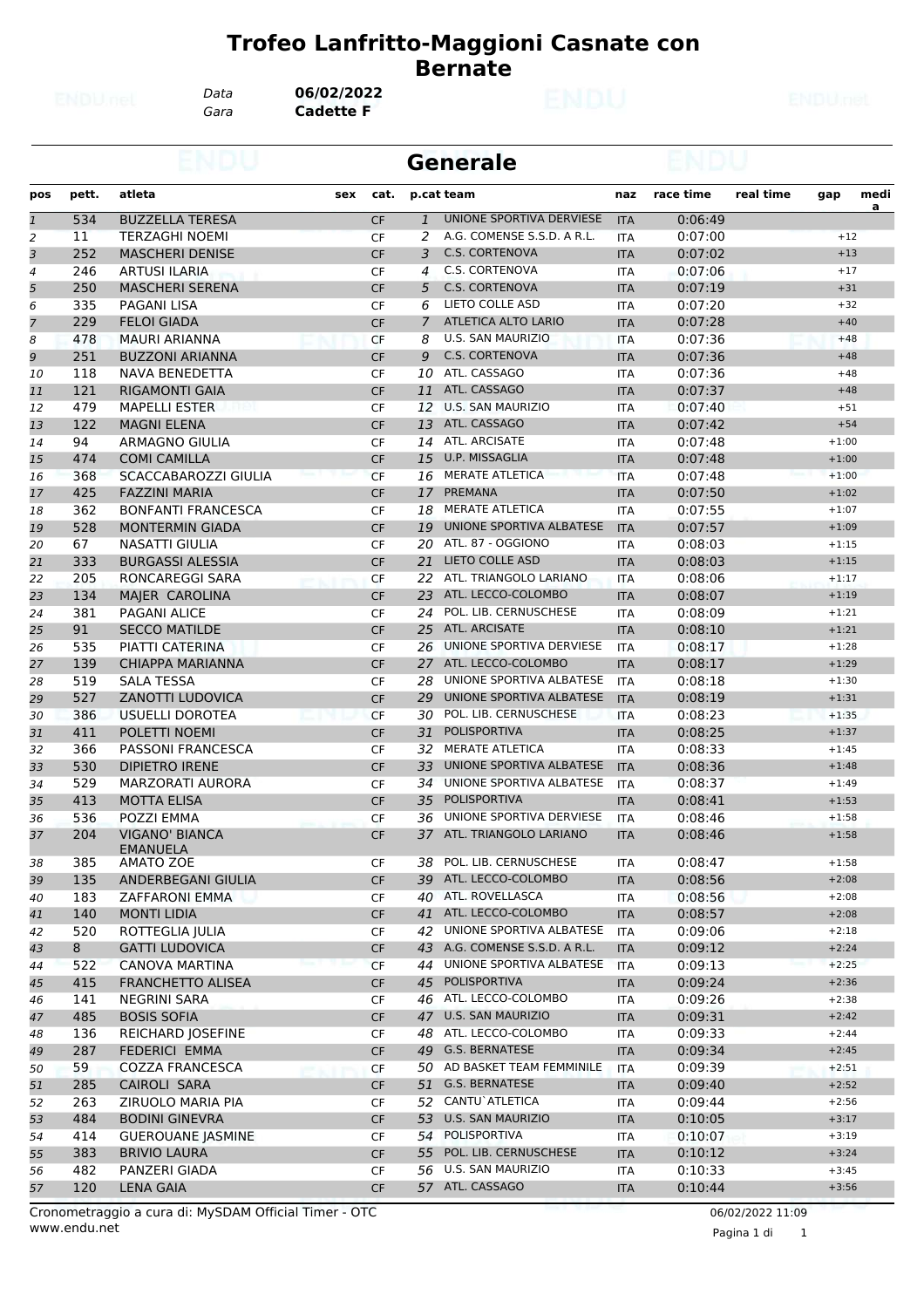*Gara* **Cadetti M** *Data* **06/02/2022**

|              |                 |                             |     |           |                | <b>Generale</b>               |                   |           |           |         |      |
|--------------|-----------------|-----------------------------|-----|-----------|----------------|-------------------------------|-------------------|-----------|-----------|---------|------|
| pos          | pett.           | atleta                      | sex | cat.      |                | p.cat team                    | naz               | race time | real time | gap     | medi |
| $\mathbf{1}$ | 424             | POMONI OSCAR LUIGI          |     | <b>CM</b> | $\mathbf{1}$   | PREMANA                       | <b>ITA</b>        | 0:08:07   |           |         | a    |
| 2            | 66              | <b>MINNITI SIMONE</b>       |     | <b>CM</b> | 2              | ATL. 87 - OGGIONO             | <b>ITA</b>        | 0:08:14   |           | $+7$    |      |
| 3            | 458             | DE DIVITTIS NICOLA          |     | <b>CM</b> | 3              | <b>TEAM PASTURO ASD</b>       | <b>ITA</b>        | 0:08:16   |           | $+9$    |      |
| 4            | 334             | CASALINO JACOPO             |     | <b>CM</b> | 4              | LIETO COLLE ASD               | <b>ITA</b>        | 0:08:28   |           | $+21$   |      |
| 5            | 537             | <b>ACERBONI CRISTIAN</b>    |     | <b>CM</b> | 5              | UNIONE SPORTIVA DERVIESE      | <b>ITA</b>        | 0:08:29   |           | $+23$   |      |
| 6            | 9               | PATRIARCA GIOVANNI          |     | <b>CM</b> | 6              | A.G. COMENSE S.S.D. A R.L.    | ITA               | 0:08:31   |           | $+25$   |      |
| 7            | 393             | <b>TRIBOLI DANIEL</b>       |     | <b>CM</b> | $\overline{7}$ | POL. MANDELLO                 | <b>ITA</b>        | 0:08:35   |           | $+29$   |      |
| 8            | 133             | NEGRINI GIOVANNI            |     | <b>CM</b> | 8              | ATL. LECCO-COLOMBO            | <b>ITA</b>        | 0:08:36   |           | $+29$   |      |
| 9            | 248             | <b>BENEDETTI ANDREA</b>     |     | <b>CM</b> | 9              | <b>C.S. CORTENOVA</b>         | <b>ITA</b>        | 0:08:37   |           | $+30$   |      |
| 10           | 427             | <b>GIANOLA FRANCESCO</b>    |     | <b>CM</b> |                | 10 PREMANA                    | <b>ITA</b>        | 0:08:38   |           | $+32$   |      |
| 11           | 363             | <b>BARUFFINI MANITH</b>     |     | <b>CM</b> | 11             | <b>MERATE ATLETICA</b>        | <b>ITA</b>        | 0:08:41   |           | $+34$   |      |
| 12           | 426             | <b>GIANOLA MORIS</b>        |     | <b>CM</b> | 12             | PREMANA                       | ITA               | 0:08:43   |           | $+37$   |      |
| 13           | 10 <sup>°</sup> | RIVA EDOARDO                |     | <b>CM</b> | 13             | A.G. COMENSE S.S.D. A R.L.    | <b>ITA</b>        | 0:08:44   |           | $+38$   |      |
| 14           | 428             | <b>POMONI IVAN</b>          |     | <b>CM</b> | 14             | PREMANA                       | <b>ITA</b>        | 0:08:45   |           | $+39$   |      |
| 15           | 382             | POZZONI LORENZO             |     | <b>CM</b> | 15             | POL. LIB. CERNUSCHESE         | <b>ITA</b>        | 0:08:46   |           | $+39$   |      |
| 16           | 90              | <b>MAFFEI LEONARDO</b>      |     | <b>CM</b> |                | 16 ATL. ARCISATE              | <b>ITA</b>        | 0:08:48   |           | $+42$   |      |
| 17           | 578             | <b>ORLANDI FEDERICO</b>     |     | <b>CM</b> | 17             | <b>TEAM PASTURO ASD</b>       | <b>ITA</b>        | 0:08:52   |           | $+45$   |      |
| 18           | 338             | <b>BASSO ANDREA</b>         |     | <b>CM</b> | 18             | <b>LIETO COLLE ASD</b>        | ITA               | 0:08:56   |           | $+49$   |      |
| 19           | 161             | <b>VANNI TOMMASO MANUEL</b> |     | <b>CM</b> |                | 19 ATL. MARIANO COMENSE       | <b>ITA</b>        | 0:08:58   |           | $+51$   |      |
| 20           | 364             | <b>MAGGIONI ANDREA</b>      |     | <b>CM</b> | 20             | MERATE ATLETICA               | <b>ITA</b>        | 0:09:02   |           | $+56$   |      |
| 21           | 163             | <b>MINOTTI ANDREA</b>       |     | <b>CM</b> | 21             | ATL. MARIANO COMENSE          | <b>ITA</b>        | 0:09:05   |           | $+58$   |      |
| 22           | 132             | CAPPELLO DAVIDE             |     | <b>CM</b> |                | 22 ATL. LECCO-COLOMBO         | <b>ITA</b>        | 0:09:06   |           | $+59$   |      |
| 23           | 475             | <b>MEDA ALESSANDRO</b>      |     | <b>CM</b> |                | 23 U.P. MISSAGLIA             | <b>ITA</b>        | 0:09:13   |           | $+1:06$ |      |
| 24           | 230             | SOGGETTI NICOLA             |     | <b>CM</b> |                | 24 ATLETICA ALTO LARIO        | ITA               | 0:09:14   |           | $+1:07$ |      |
| 25           | 247             | DE MARTINI RICCARDO         |     | <b>CM</b> |                | 25 C.S. CORTENOVA             | <b>ITA</b>        | 0:09:16   |           | $+1:10$ |      |
| 26           | 142             | PETROLO SANUELE             |     | <b>CM</b> |                | 26 ATL. LECCO-COLOMBO         | <b>ITA</b>        | 0:09:24   |           | $+1:17$ |      |
| 27           | 245             | <b>MASCHERI MARCO</b>       |     | <b>CM</b> |                | 27 C.S. CORTENOVA             | <b>ITA</b>        | 0:09:25   |           | $+1:18$ |      |
| 28           | 360             | MOTTA ALESSANDRO            |     | <b>CM</b> |                | 28 MERATE ATLETICA            | ITA               | 0:09:30   |           | $+1:24$ |      |
| 29           | 361             | <b>BARELLI MATTIA</b>       |     | <b>CM</b> | 29             | <b>MERATE ATLETICA</b>        | <b>ITA</b>        | 0:09:32   |           | $+1:25$ |      |
| 30           | 93              | <b>HELDENS PIERRE</b>       |     | <b>CM</b> |                | 30 ATL. ARCISATE              | <b>ITA</b>        | 0:09:33   |           | $+1:26$ |      |
| 31           | 460             | <b>CEDERLE ANDREA</b>       |     | <b>CM</b> | 31             | <b>TEAM PASTURO ASD</b>       | <b>ITA</b>        | 0:09:35   |           | $+1:29$ |      |
| 32           | 481             | <b>PANZERI SIMONE</b>       |     | <b>CM</b> | 32             | U.S. SAN MAURIZIO             | <b>ITA</b>        | 0:09:35   |           | $+1:29$ |      |
| 33           | 68              | <b>BRIVIO MARCO</b>         |     | <b>CM</b> |                | 33 ATL. 87 - OGGIONO          | <b>ITA</b>        | 0:09:36   |           | $+1:30$ |      |
| 34           | 521             | SNIDER ANTONIO              |     | <b>CM</b> |                | 34 UNIONE SPORTIVA ALBATESE   | <b>ITA</b>        | 0:09:44   |           | $+1:37$ |      |
| 35           | 524             | <b>OSTINELLI LEONARDO</b>   |     | <b>CM</b> | 35             | UNIONE SPORTIVA ALBATESE      | <b>ITA</b>        | 0:09:46   |           | $+1:40$ |      |
| 36           | 138             | DE LAZZARI MATTEO MARIA     |     | <b>CM</b> |                | 36 ATL, LECCO-COLOMBO         | <b>ITA</b>        | 0:09:48   |           | $+1:41$ |      |
| 37           | 337             | <b>CASELLI GABRIELE</b>     |     | <b>CM</b> |                | 37 LIETO COLLE ASD            | <b>ITA</b>        | 0:09:50   |           | $+1:43$ |      |
| 38           | 480             | PANZERI MAURIZIO            |     | <b>CM</b> |                | 38 U.S. SAN MAURIZIO          | <b>ITA</b>        | 0:09:52   |           | $+1:45$ |      |
| 39           | 443             | <b>CANCELLIERI EDOARDO</b>  |     | <b>CM</b> |                | 39 S.COOP ARL SD GS VILLA     | <b>ITA</b>        | 0:09:59   |           | $+1:53$ |      |
| 40           | 384             | CARSENZUOLA LUCA            |     | <b>CM</b> |                | 40 POL. LIB. CERNUSCHESE      |                   | 0:10:01   |           | $+1:54$ |      |
| 41           | 336             | <b>PULIATTI CRIS</b>        |     | <b>CM</b> |                | 41 LIETO COLLE ASD            | ITA<br><b>ITA</b> | 0:10:01   |           | $+1:54$ |      |
|              | 483             | <b>BIDOIA CLAUDIO</b>       |     |           |                | 42 U.S. SAN MAURIZIO          |                   | 0:10:08   |           | $+2:01$ |      |
| 42           | 262             | <b>BARTESAGHI FILIPPO</b>   |     | <b>CM</b> |                | 43 CANTU ATLETICA             | ITA               |           |           |         |      |
| 43           |                 | <b>BONANOMI BRUNO</b>       |     | <b>CM</b> |                |                               | <b>ITA</b>        | 0:10:09   |           | $+2:02$ |      |
| 44           | 365             |                             |     | <b>CM</b> |                | 44 MERATE ATLETICA            | <b>ITA</b>        | 0:10:12   |           | $+2:06$ |      |
| 45           | 412             | RICCI LORENZO GIULIO        |     | <b>CM</b> |                | 45 POLISPORTIVA               | <b>ITA</b>        | 0:10:13   |           | $+2:06$ |      |
| 46           | 69              | <b>FARINA MATTIA</b>        |     | <b>CM</b> |                | 46 ATL. 87 - OGGIONO          | ITA               | 0:10:16   |           | $+2:09$ |      |
| 47           | 571             | <b>GUEROUANE MARCO OMAR</b> |     | <b>CM</b> |                | 47 POLISPORTIVA               | <b>ITA</b>        | 0:10:19   |           | $+2:12$ |      |
| 48           | 387             | PUSCEDDU DANTE              |     | <b>CM</b> |                | 48 POL. LIB. CERNUSCHESE      | ITA               | 0:10:20   |           | $+2:14$ |      |
| 49           | 12 <sup>2</sup> | <b>MALFERRARI NICOLO'</b>   |     | <b>CM</b> |                | 49 A.G. COMENSE S.S.D. A R.L. | <b>ITA</b>        | 0:10:21   |           | $+2:14$ |      |
| 50           | 523             | SALDARINI TOMMASO           |     | <b>CM</b> |                | 50 UNIONE SPORTIVA ALBATESE   | ITA               | 0:10:21   |           | $+2:14$ |      |
| 51           | 367             | <b>MALACRIDA AMOS</b>       |     | <b>CM</b> |                | 51 MERATE ATLETICA            | <b>ITA</b>        | 0:10:24   |           | $+2:18$ |      |
| 52           | 58              | <b>CERATI TOMMASO</b>       |     | <b>CM</b> |                | 52 AD BASKET TEAM FEMMINILE   | <b>ITA</b>        | 0:10:28   |           | $+2:22$ |      |
| 53           | 137             | COMI DVIDE                  |     | <b>CM</b> |                | 53 ATL. LECCO-COLOMBO         | <b>ITA</b>        | 0:10:29   |           | $+2:22$ |      |
| 54           | 526             | <b>BUTTA GIORDANO</b>       |     | <b>CM</b> |                | 54 UNIONE SPORTIVA ALBATESE   | ITA               | 0:10:29   |           | $+2:22$ |      |
| 55           | 284             | <b>MARTINO PETER THOMAS</b> |     | <b>CM</b> |                | 55 G.S. BERNATESE             | <b>ITA</b>        | 0:10:32   |           | $+2:25$ |      |
| 56           | 525             | <b>TEDESCO FILIPPO</b>      |     | <b>CM</b> |                | 56 UNIONE SPORTIVA ALBATESE   | ITA               | 0:10:33   |           | $+2:26$ |      |
| 57           | 288             | <b>MEROLA EDOARDO</b>       |     | <b>CM</b> |                | 57 G.S. BERNATESE             | <b>ITA</b>        | 0:10:33   |           | $+2:26$ |      |
|              |                 |                             |     |           |                |                               |                   |           |           |         |      |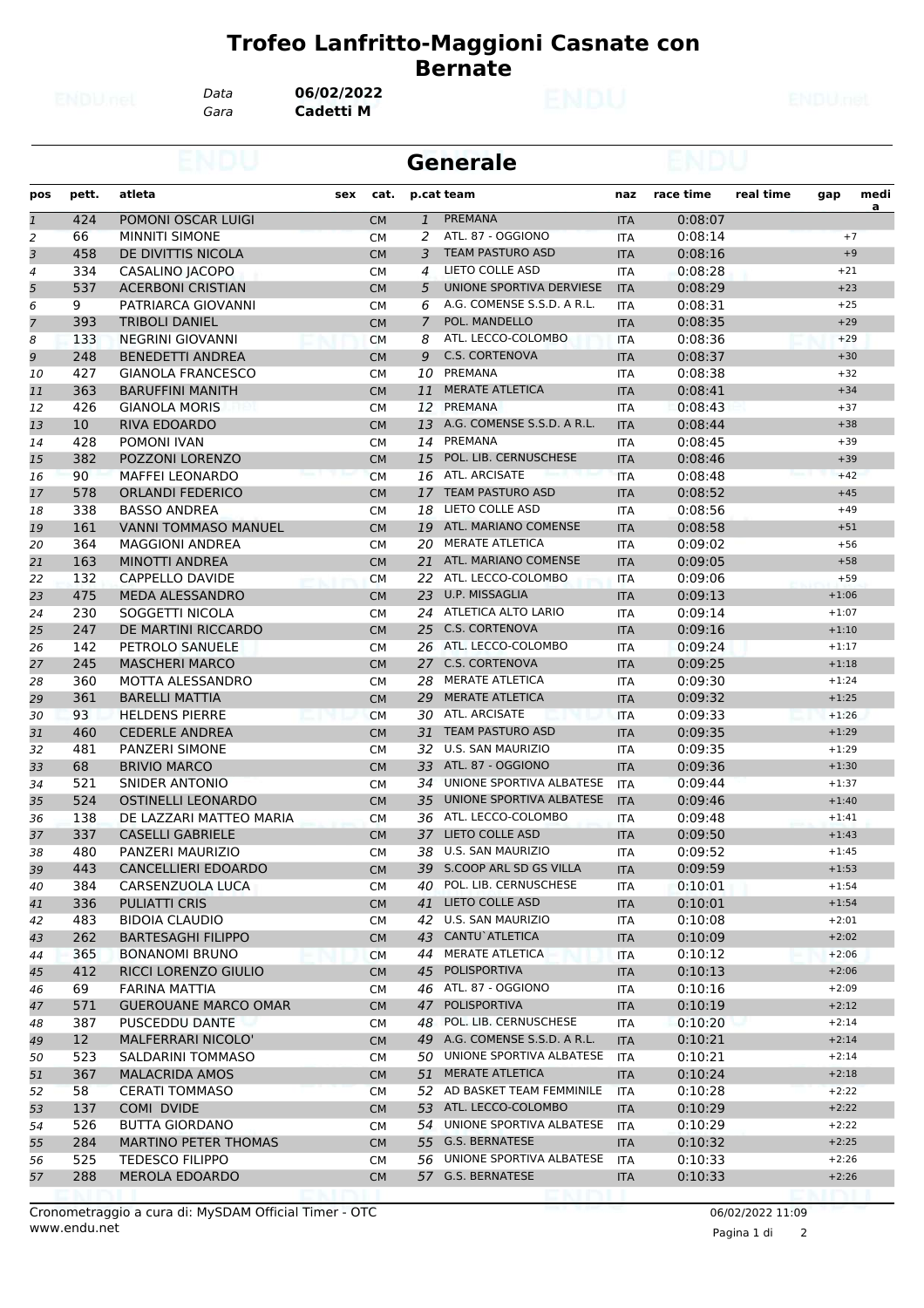| pos | pett. | atleta                  | sex | cat.      |     | p.cat team             | naz        | race time | real time | gap     | medi<br>a |
|-----|-------|-------------------------|-----|-----------|-----|------------------------|------------|-----------|-----------|---------|-----------|
| 58  | 264   | <b>RIMOLDI ACHILLE</b>  |     | <b>CM</b> | 58. | <b>CANTU</b> ATLETICA  | <b>ITA</b> | 0:10:41   |           | $+2:34$ |           |
| 59  | 265   | <b>ABATINI GIOVANNI</b> |     | <b>CM</b> | 59. | CANTU`ATLETICA         | <b>ITA</b> | 0:10:43   |           | $+2:37$ |           |
| 60  | 182   | <b>BIANCHI MATTIA</b>   |     | <b>CM</b> | 60. | ATL. ROVELLASCA        | <b>ITA</b> | 0:10:51   |           | $+2:45$ |           |
| 61  | 143   | LANDINI FRANCESCO       |     | <b>CM</b> | 61  | ATL. LECCO-COLOMBO     | <b>ITA</b> | 0:10:55   |           | $+2:49$ |           |
| 62  | 444   | GAGLIARDI NICOLÒ        |     | <b>CM</b> | 62  | S.COOP ARL SD GS VILLA | <b>ITA</b> | 0:10:58   |           | $+2:51$ |           |
| 63  | 286   | FEDERICI LUCA           |     | <b>CM</b> | 63. | G.S. BERNATESE         | <b>ITA</b> | 0:10:59   |           | $+2:52$ |           |
| 64  | 403   | <b>BECCALLI LORENZO</b> |     | <b>CM</b> | 64  | POLISPORTIVA COLVERDE  | <b>ITA</b> | 0:11:15   |           | $+3:08$ |           |
| 65  | 164   | <b>GIARDIELLO DIEGO</b> |     | <b>CM</b> | 65  | ATL. MARIANO COMENSE   | <b>ITA</b> | 0:11:18   |           | $+3:11$ |           |

|                | onometraggio a cura di: MySDAM Official Timer - OTC |             |                 |             |                           |                |
|----------------|-----------------------------------------------------|-------------|-----------------|-------------|---------------------------|----------------|
|                |                                                     |             |                 |             |                           | <b>ENDU</b>    |
|                | ENDU nel                                            |             | <b>ENDU</b>     |             | <b>ENDUmet</b>            |                |
| ENDU           | <b>ENDU</b>                                         |             |                 | ENDU        |                           | <b>ENDU</b>    |
|                | ENDU                                                |             | ENDU            |             | ENDU                      |                |
| <b>ENDU</b>    |                                                     | <b>ENDU</b> |                 | <b>ENDU</b> |                           | <b>ENDU</b>    |
|                | <b>ENDU</b>                                         |             | <b>ENDUnet</b>  |             | <b>ENDU</b>               |                |
| <b>ENDU</b>    |                                                     | <b>ENDU</b> |                 | <b>ENDU</b> |                           | <b>ENDU</b>    |
|                | <b>ENDUMBL</b>                                      |             | ENDU            |             | <b>ENDU<sub>JOE</sub></b> |                |
| <b>ENDU</b>    |                                                     | <b>ENDU</b> |                 | <b>ENDU</b> |                           | <b>ENDU</b>    |
|                | <b>ENDU</b>                                         |             | <b>ENDU</b>     |             | <b>ENDU</b>               |                |
| <b>ENDUMet</b> |                                                     | <b>ENDU</b> |                 | <b>ENDU</b> |                           | <b>ENDUnet</b> |
|                | ENDU                                                |             | <b>ENDU</b>     |             | <b>ENDU</b>               |                |
| ENDU           |                                                     | <b>ENDU</b> |                 | <b>ENDU</b> |                           | ENDU           |
|                | <b>ENDU</b> .nel                                    |             | <b>ENDU</b>     |             | <b>ENDUnet</b>            |                |
| <b>ENDU</b>    |                                                     | <b>ENDU</b> |                 | <b>ENDU</b> |                           | <b>ENDU</b>    |
|                | ENDU                                                |             | <b>ENDULIEL</b> |             | <b>ENDU</b>               |                |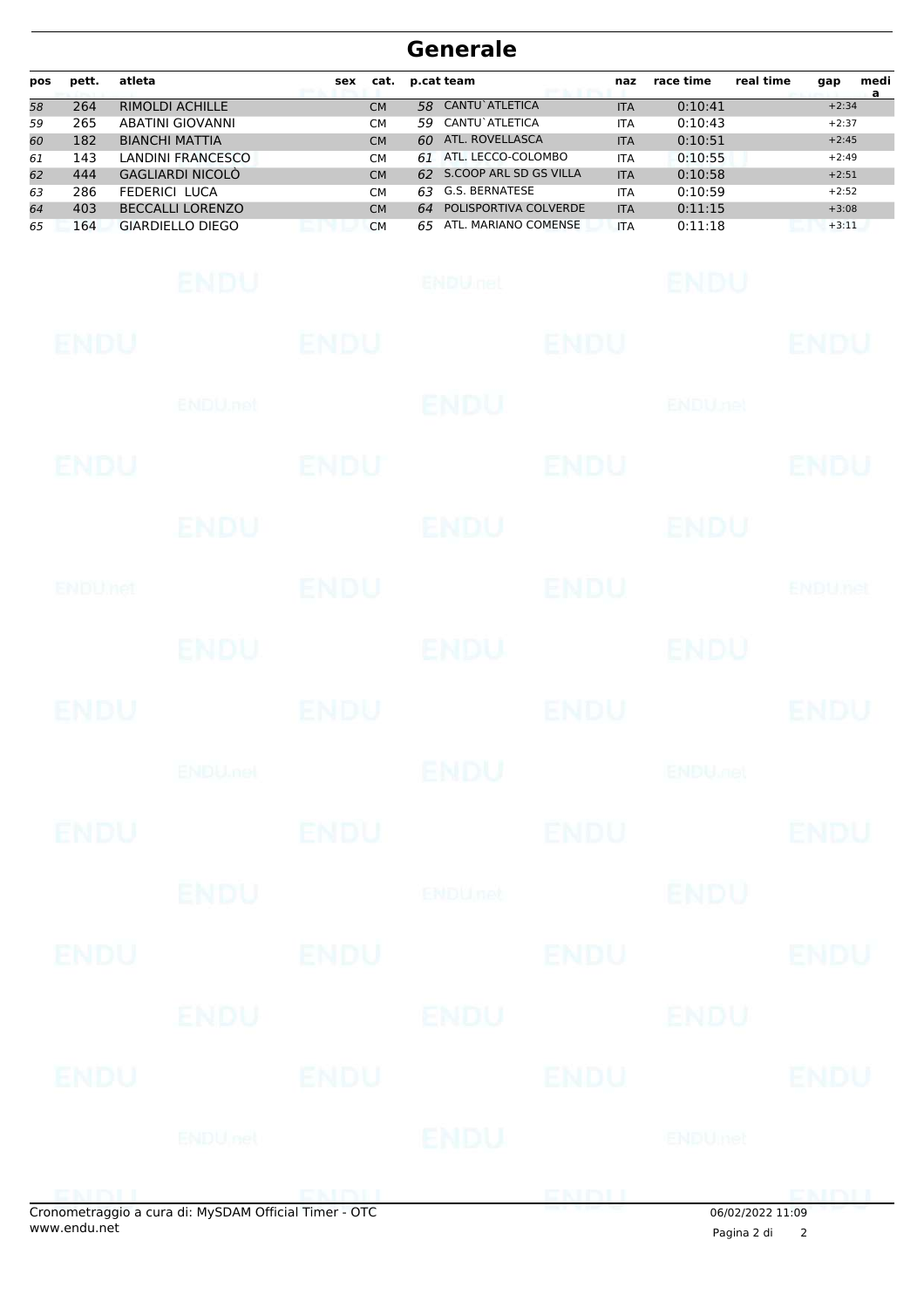*Data* **06/02/2022**

*Gara* **J-P-S- Master Femminile**

|                |       |                                |     |             |               | <b>Generale</b>          |            |                        |  |         |           |
|----------------|-------|--------------------------------|-----|-------------|---------------|--------------------------|------------|------------------------|--|---------|-----------|
| pos            | pett. | atleta                         | sex | cat.        |               | p.cat team               | naz        | race time<br>real time |  | gap     | medi<br>a |
| 1              | 243   | <b>BERGAMINI ALESSIA</b>       |     | <b>SF</b>   | $\mathbf{1}$  | <b>C.S. CORTENOVA</b>    | <b>ITA</b> | 0:11:21                |  |         |           |
| 2              | 127   | <b>VALSECCHI RATTO CAMILLA</b> |     | PF          |               | ATL. LECCO-COLOMBO       | <b>ITA</b> | 0:12:07                |  | $+46$   |           |
| 3              | 533   | <b>BUZZELLA BENEDETTA</b>      |     | JF.         | $\mathbf{1}$  | UNIONE SPORTIVA DERVIESE | <b>ITA</b> | 0:12:11                |  | $+51$   |           |
| 4              | 238   | <b>GIANOLA MARIA</b>           |     | <b>SF50</b> | 1             | C.S. CORTENOVA           | <b>ITA</b> | 0:12:33                |  | $+1:12$ |           |
| 5              | 532   | <b>OLTOLINI LETIZIA</b>        |     | <b>PF</b>   | $\mathcal{P}$ | UNIONE SPORTIVA DERVIESE | <b>ITA</b> | 0:12:43                |  | $+1:22$ |           |
| 6              | 550   | <b>BALBIANI REBECCA</b>        |     | ΙF          |               | ATL. LECCO-COLOMBO       | <b>ITA</b> | 0:13:03                |  | $+1:42$ |           |
| $\overline{7}$ | 283   | <b>CORRADINI ARIANNA</b>       |     | JF.         | 3             | <b>G.S. BERNATESE</b>    | <b>ITA</b> | 0:13:22                |  | $+2:02$ |           |
| 8              | 281   | <b>BOLLINETTI RACHELE</b>      |     | PF          | 3             | G.S. BERNATESE           | <b>ITA</b> | 0:13:37                |  | $+2:16$ |           |
| 9              | 6     | <b>FERRETTI ROBERTA</b>        |     | <b>SF45</b> | $\mathbf{1}$  | 3 LIFE                   | <b>ITA</b> | 0:13:52                |  | $+2:32$ |           |
| 10             | 418   | <b>RIZZI LARA</b>              |     | <b>SF40</b> | $\mathcal{I}$ | PREMANA                  | <b>ITA</b> | 0:14:00                |  | $+2:39$ |           |
| 11             | 241   | <b>INVERNIZZI SABRINA</b>      |     | <b>SF40</b> | $\mathcal{P}$ | <b>C.S. CORTENOVA</b>    | <b>ITA</b> | 0:14:23                |  | $+3:02$ |           |
| 12             | 51    | <b>MOSCATELLI FEDERICA</b>     |     | <b>SF50</b> | 2             | A.L.S. CREMELLA          | <b>ITA</b> | 0:14:26                |  | $+3:06$ |           |
| 13             | 279   | <b>MARTINELLI EMMA</b>         |     | PF          | 4             | <b>G.S. BERNATESE</b>    | <b>ITA</b> | 0:14:49                |  | $+3:29$ |           |
| 14             | 450   | <b>COLOMBO SIMONA</b>          |     | <b>SF50</b> | 3             | <b>TEAM PASTURO ASD</b>  | <b>ITA</b> | 0:15:24                |  | $+4:04$ |           |
| 15             | 282   | <b>SALA GIORGIA</b>            |     | IF          | 4             | <b>G.S. BERNATESE</b>    | <b>ITA</b> | 0:15:50                |  | $+4:30$ |           |
| 16             | 328   | <b>VECCHI STEFANIA</b>         |     | <b>SF45</b> | $\mathcal{P}$ | LIETO COLLE ASD          | <b>ITA</b> | 0:16:08                |  | $+4:48$ |           |
| 17             | 276   | <b>GUIDOLIN JESSICA</b>        |     | <b>SF45</b> | 3.            | <b>G.P. QUADRIFOGLIO</b> | <b>ITA</b> | 0:16:26                |  | $+5:06$ |           |
| 18             | 175   | <b>FIORI MARTA</b>             |     | JF          | 5.            | ATL, O.S.G. GUANZATE     | <b>ITA</b> | 0:18:10                |  | $+6:50$ |           |

|             | mometrangio a cura di: MySDAM Official Timer - OTC |             |             | <b>END T</b> | 0.61021202211.00           | DMINIT         |
|-------------|----------------------------------------------------|-------------|-------------|--------------|----------------------------|----------------|
|             | <b>ENDUnet</b>                                     |             | <b>ENDU</b> |              | <b>ENDUmet</b>             |                |
| <b>ENDU</b> |                                                    | <b>ENDU</b> |             | <b>ENDU</b>  |                            | <b>ENDU</b>    |
|             | ENDU                                               |             | ENDU        |              | ENDU                       |                |
| <b>ENDU</b> |                                                    | <b>ENDU</b> |             | <b>ENDU</b>  |                            | <b>ENDU</b>    |
|             | <b>ENDU</b>                                        |             | ENDUnet     |              | <b>ENDU</b>                |                |
| <b>ENDU</b> |                                                    | <b>ENDU</b> |             | <b>ENDU</b>  |                            | <b>ENDU</b>    |
|             | <b>ENDUMBL</b>                                     |             | <b>ENDU</b> |              | <b>ENDU<sub>JICI</sub></b> |                |
| <b>ENDU</b> |                                                    | <b>ENDU</b> |             | <b>ENDU</b>  |                            | <b>ENDU</b>    |
|             | <b>ENDU</b>                                        |             | ENDU        |              | ENDU                       |                |
| ENDUNCT     |                                                    | ENDU        |             | <b>ENDU</b>  |                            | <b>ENDUnet</b> |

 $\overline{\phantom{0}}$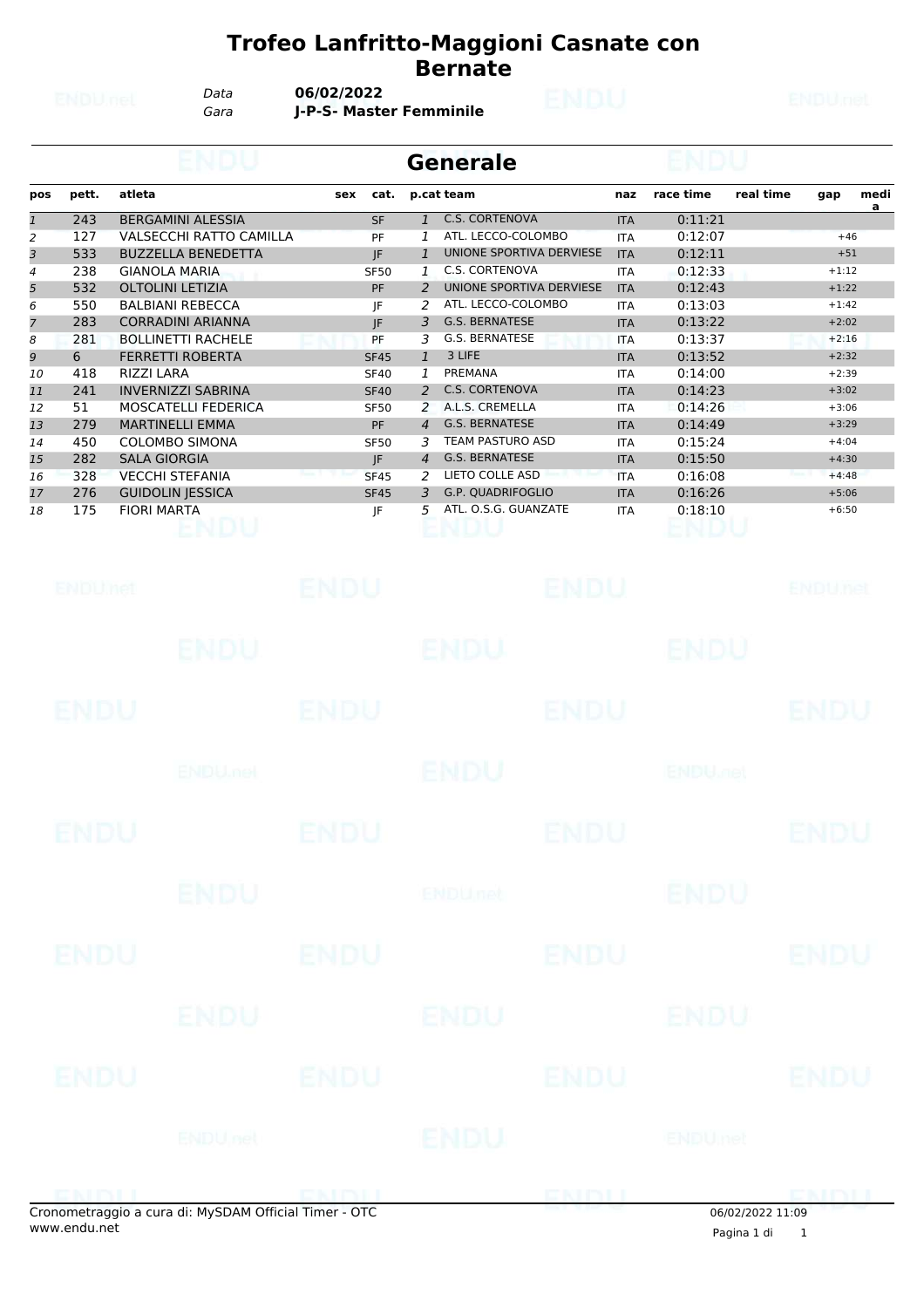*Data* **06/02/2022**

*Gara* **J-P-S- Master Maschile**

|     |       |                            |     |             |                | Generale                        |            |           |           |         |                        |
|-----|-------|----------------------------|-----|-------------|----------------|---------------------------------|------------|-----------|-----------|---------|------------------------|
| pos | pett. | atleta                     | sex | cat.        |                | p.cat team                      | naz        | race time | real time | gap     | medi<br>$\overline{a}$ |
| 1   | 441   | <b>MOLTENI MANUEL</b>      |     | <b>SM35</b> | $\mathbf{1}$   | S.COOP ARL SD GS VILLA          | <b>ITA</b> | 0:12:50   |           |         |                        |
| 2   | 200   | <b>GHILLIONI RICCARDO</b>  |     | <b>SM</b>   | $\mathbf{1}$   | ATL. TRIANGOLO LARIANO          | <b>ITA</b> | 0:12:53   |           |         | $+3$                   |
| 3   | 456   | <b>GAFFURI MATTIA</b>      |     | <b>SM</b>   | 2              | <b>TEAM PASTURO ASD</b>         | <b>ITA</b> | 0:12:55   |           |         | $+5$                   |
| 4   | 201   | RONCAREGGI STEFANO         |     | JМ          | 1              | ATL. TRIANGOLO LARIANO          | <b>ITA</b> | 0:13:03   |           | $+12$   |                        |
| 5   | 323   | PORRO MATTEO               |     | <b>SM</b>   | 3              | G.S.A. COMETA                   | <b>ITA</b> | 0:13:04   |           | $+14$   |                        |
| 6   | 158   | <b>OLIVIERI LUCA</b>       |     | <b>SM</b>   | 4              | ATL. MARIANO COMENSE            | <b>ITA</b> | 0:13:06   |           | $+16$   |                        |
| 7   | 128   | PIROVANO GABRIELE          |     | <b>JM</b>   | 2              | ATL. LECCO-COLOMBO              | <b>ITA</b> | 0:13:37   |           | $+47$   |                        |
| 8   | 549   | <b>BOSSETTI SIMONE</b>     |     | <b>PM</b>   | 1              | ATL. LECCO-COLOMBO              | <b>ITA</b> | 0:13:39   |           | $+48$   |                        |
| 9   | 56    | TAMBORINI JONATHAN         |     | <b>PM</b>   | 2              | AD BASKET TEAM FEMMINILE        | <b>ITA</b> | 0:13:39   |           | $+49$   |                        |
| 10  | 531   | PATRIARCA WALTER           |     | <b>SM45</b> | 1              | UNIONE SPORTIVA DERVIESE        | <b>ITA</b> | 0:13:50   |           | $+1:00$ |                        |
| 11  | 329   | <b>TAGLIAFERRI PAOLO</b>   |     | <b>SM</b>   | 5              | <b>LIETO COLLE ASD</b>          | <b>ITA</b> | 0:13:51   |           | $+1:01$ |                        |
| 12  | 126   | PALLADINO WALTER           |     | <b>PM</b>   | 3              | ATL. LECCO-COLOMBO              | <b>ITA</b> | 0:13:58   |           | $+1:08$ |                        |
| 13  | 358   | TORNAGHI FLAVIO            |     | <b>SM</b>   | 6              | <b>MERATE ATLETICA</b>          | <b>ITA</b> | 0:14:01   |           | $+1:10$ |                        |
| 14  | 278   | POLLORSI FABIO             |     | <b>SM</b>   | 7              | G.P. QUADRIFOGLIO               | <b>ITA</b> | 0:14:25   |           | $+1:35$ |                        |
| 15  | 419   | <b>GIANOLA ENZO</b>        |     | <b>SM40</b> | $\mathbf{1}$   | PREMANA                         | <b>ITA</b> | 0:14:30   |           | $+1:40$ |                        |
| 16  | 242   | <b>CODEGA GIANNI</b>       |     | <b>SM</b>   | 8              | C.S. CORTENOVA                  | <b>ITA</b> | 0:14:34   |           | $+1:44$ |                        |
| 17  | 174   | <b>SUMA COSIMO</b>         |     | <b>SM35</b> | 2              | ATL. O.S.G. GUANZATE            | <b>ITA</b> | 0:14:36   |           | $+1:46$ |                        |
| 18  | 275   | <b>MARELLI DAVIDE</b>      |     | <b>SM</b>   | 9              | <b>CUS INSUBRIA VARESE COMO</b> | <b>ITA</b> | 0:14:37   |           | $+1:47$ |                        |
| 19  | 199   | ROSSETTI CORRADO           |     | <b>SM40</b> | 2              | ATL. TRIANGOLO LARIANO          | <b>ITA</b> | 0:14:38   |           | $+1:48$ |                        |
| 20  | 53    | <b>RESTANI MATTEO</b>      |     | <b>SM</b>   | 10             | A.S.D.ARIES COMO ATHLETIC       | <b>ITA</b> | 0:14:47   |           | $+1:57$ |                        |
| 21  | 455   | <b>FASANA LORENZO</b>      |     | <b>SM</b>   | 11             | <b>TEAM PASTURO ASD</b>         | <b>ITA</b> | 0:14:52   |           | $+2:02$ |                        |
| 22  | 237   | <b>ARTUSI ATTILIO EZIO</b> |     | <b>SM50</b> | 1              | C.S. CORTENOVA                  | ITA        | 0:14:55   |           | $+2:05$ |                        |
| 23  | 330   | <b>GRISONI GABRIELE</b>    |     | JM          | 3              | <b>LIETO COLLE ASD</b>          | <b>ITA</b> | 0:15:08   |           | $+2:18$ |                        |
| 24  | 89    | SECCO GINO                 |     | JМ          | 4              | ATL. ARCISATE                   | <b>ITA</b> | 0:15:14   |           | $+2:24$ |                        |
| 25  | 280   | <b>CORRADINI MAURIZIO</b>  |     | <b>PM</b>   | $\overline{4}$ | <b>G.S. BERNATESE</b>           | <b>ITA</b> | 0:15:22   |           | $+2:32$ |                        |
| 26  | 417   | <b>RIZZI FAUSTO</b>        |     | <b>SM45</b> | 2              | PREMANA                         | <b>ITA</b> | 0:15:29   |           | $+2:39$ |                        |
| 27  | 560   | <b>GALLIANI ANDREA</b>     |     | <b>SM40</b> | 3              | <b>GS SAN GIUSEPPE</b>          | <b>ITA</b> | 0:15:37   |           | $+2:47$ |                        |
| 28  | 433   | <b>GATTI STEFANO</b>       |     | <b>SM50</b> | 2              | <b>RUN CARD</b>                 | <b>ITA</b> | 0:15:38   |           | $+2:48$ |                        |
| 29  | 325   | <b>GALLIANI ALESSANDRO</b> |     | <b>SM40</b> | $\overline{4}$ | <b>GS SAN GIUSEPPE</b>          | <b>ITA</b> | 0:15:38   |           | $+2:48$ |                        |
| 30  | 577   | <b>BETTONI LORENZO</b>     |     | <b>SM35</b> | 3              | <b>G.P. QUADRIFOGLIO</b>        | <b>ITA</b> | 0:15:40   |           | $+2:50$ |                        |
| 31  | 440   | <b>ZICARO FRANCO</b>       |     | <b>SM50</b> | 3              | S.COOP ARL SD GS VILLA          | <b>ITA</b> | 0:15:43   |           | $+2:53$ |                        |
| 32  | 277   | <b>BULZI MAURIZIO</b>      |     | <b>SM45</b> | 3              | G.P. QUADRIFOGLIO               | <b>ITA</b> | 0:15:47   |           | $+2:57$ |                        |
| 33  | 125   | <b>REDAELLI DANTE</b>      |     | <b>SM50</b> | $\overline{4}$ | ATL. LECCO-COLOMBO              | <b>ITA</b> | 0:15:47   |           | $+2:57$ |                        |
| 34  | 239   | <b>COMBI GIOVANNI</b>      |     | <b>SM45</b> | $\overline{4}$ | C.S. CORTENOVA                  | <b>ITA</b> | 0:15:51   |           | $+3:01$ |                        |
| 35  | 52    | <b>TARZI GIANLUIGI</b>     |     | <b>SM55</b> | 1              | A.S.D.ARIES COMO ATHLETIC       | <b>ITA</b> | 0:15:56   |           | $+3:06$ |                        |
| 36  | 454   | <b>MERONI MASSIMILIANO</b> |     | <b>SM40</b> | 5              | TEAM PASTURO ASD                | <b>ITA</b> | 0:16:00   |           | $+3:10$ |                        |
| 37  | 452   | <b>COLOMBO CRISTIAN</b>    |     | <b>SM45</b> | 5              | <b>TEAM PASTURO ASD</b>         | <b>ITA</b> | 0:16:10   |           | $+3:20$ |                        |
| 38  | 326   | <b>BURGASSI FABIO</b>      |     | SM45        | 6              | LIETO COLLE ASD                 | ITA        | 0:16:11   |           | $+3:21$ |                        |
| 39  | 236   | <b>GUARINI FRANCESCO</b>   |     | <b>SM35</b> | $\overline{4}$ | ATLETICA RUB. F.LLI FRATTINI    | <b>ITA</b> | 0:16:13   |           | $+3:23$ |                        |
| 40  | 260   | ANGELUCCI GABRIELE         |     | <b>SM50</b> | 5              | CANTU`ATLETICA                  | ITA        | 0:16:18   |           | $+3:28$ |                        |
| 41  | 261   | <b>TREZZI GIORGIO</b>      |     | PM          | 5              | CANTU`ATLETICA                  | <b>ITA</b> | 0:16:30   |           | $+3:40$ |                        |
| 42  | 555   | ALBORGHETTI PATRIZIO       |     | <b>SM55</b> | 2              | <b>RUNNERS BERGAMO</b>          | ITA        | 0:16:37   |           | $+3:47$ |                        |
| 43  | 54    | <b>GEROSA PIETRO IVANO</b> |     | <b>SM50</b> | 6              | AD BASKET TEAM FEMMINILE        | <b>ITA</b> | 0:16:46   |           | $+3:56$ |                        |
| 44  | 540   | <b>STILO FRANCESCO</b>     |     | <b>SM45</b> | 7              | <b>VENUS TRIATHLON ACADEMY</b>  | ITA        | 0:16:51   |           | $+4:01$ |                        |
| 45  | 225   | RAGNI VALERIO              |     | <b>SM40</b> | 6              | <b>ATLETICA ALTO LARIO</b>      | <b>ITA</b> | 0:16:52   |           | $+4:01$ |                        |
| 46  | 453   | <b>INVERNIZZI FRANCO</b>   |     | SM45        | 8              | TEAM PASTURO ASD                | ITA        | 0:16:58   |           | $+4:07$ |                        |
| 47  | 172   | POZZI CRISTIANO            |     | <b>SM50</b> | $\mathcal{I}$  | ATL. O.S.G. GUANZATE            | <b>ITA</b> | 0:17:00   |           | $+4:10$ |                        |
| 48  | 451   | COLOMBO PAOLO              |     | <b>SM45</b> | 9              | TEAM PASTURO ASD                | <b>ITA</b> | 0:17:28   |           | $+4:38$ |                        |
| 49  | 448   | POZZI STEFANO              |     | <b>SM50</b> | 8              | TEAM OTC SSD ARL                | <b>ITA</b> | 0:17:29   |           | $+4:38$ |                        |
| 50  | 226   | ZANGARI SASHA              |     | JМ          | 5              | ATLETICA ALTO LARIO             | <b>ITA</b> | 0:17:39   |           | $+4:49$ |                        |
| 51  | 327   | PULIATTI ALESSANDRO        |     | <b>SM45</b> | 10             | LIETO COLLE ASD                 | <b>ITA</b> | 0:17:40   |           | $+4:50$ |                        |
| 52  | 378   | <b>MARELLI LINO</b>        |     | <b>SM55</b> | 3              | O.S.A. ORG.SPORTIVA             | <b>ITA</b> | 0:17:44   |           | $+4:54$ |                        |
| 53  | 240   | PELLIZZARO MARCO           |     | <b>SM45</b> | 11             | C.S. CORTENOVA                  | <b>ITA</b> | 0:18:09   |           | $+5:19$ |                        |
| 54  | 224   | ZANGARI SALVATORE          |     | <b>SM55</b> | 4              | ATLETICA ALTO LARIO             | <b>ITA</b> | 0:18:26   |           | $+5:36$ |                        |
| 55  | 449   | <b>FORNI DAVIDE</b>        |     | <b>SM55</b> | 5              | <b>TEAM PASTURO ASD</b>         | <b>ITA</b> | 0:18:52   |           | $+6:02$ |                        |
| 56  | 516   | <b>GRAZIANI WLADIMIRO</b>  |     | <b>SM70</b> | 1              | UNIONE SPORTIVA ALBATESE        | ITA        | 0:19:10   |           | $+6:20$ |                        |
| 57  | 556   | CATTANEO MAURIZIO          |     | <b>SM60</b> | $\mathbf{1}$   | <b>RUNNERS BERGAMO</b>          | <b>ITA</b> | 0:19:16   |           | $+6:26$ |                        |

Pagina 1 di 2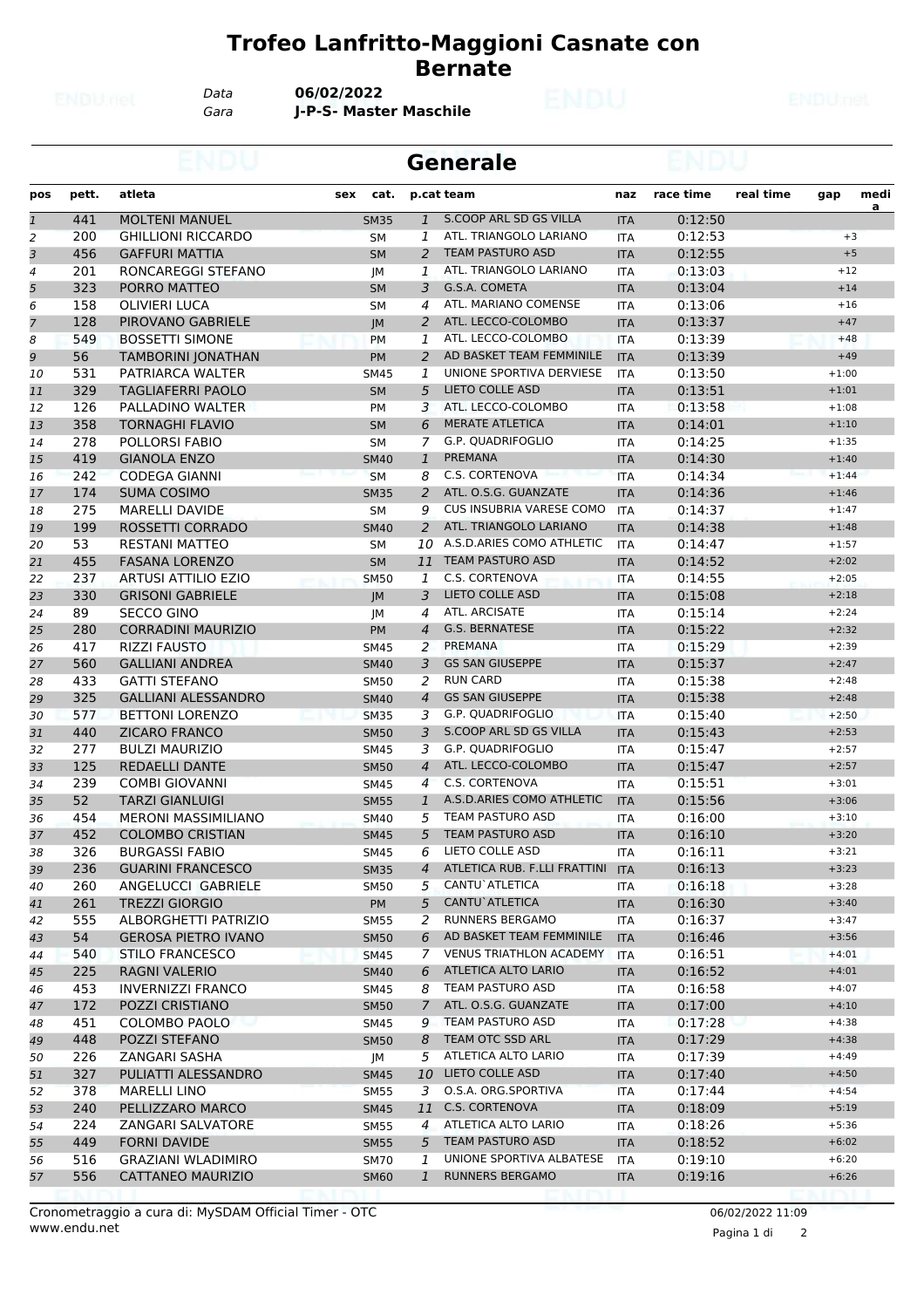| pos                              | pett.                                  | atleta            |                                                                                                                              | sex         | cat.                                                                                   |                                        | p.cat team                                                                                                                                                 |             | naz                                                                              | race time                                                      | real time | gap                                                              | medi<br>a |
|----------------------------------|----------------------------------------|-------------------|------------------------------------------------------------------------------------------------------------------------------|-------------|----------------------------------------------------------------------------------------|----------------------------------------|------------------------------------------------------------------------------------------------------------------------------------------------------------|-------------|----------------------------------------------------------------------------------|----------------------------------------------------------------|-----------|------------------------------------------------------------------|-----------|
| 58<br>59<br>60<br>61<br>62<br>63 | 439<br>377<br>554<br>557<br>173<br>438 | <b>FIORI LUCA</b> | <b>DAL CERO SIMONE</b><br><b>VALSECCHI RATTO GIORGIO</b><br>PANZERI DANIELE<br><b>LONGHI FLORIANO</b><br><b>MERLO ENRICO</b> |             | <b>SM50</b><br><b>SM60</b><br><b>SM70</b><br><b>SM65</b><br><b>SM45</b><br><b>SM65</b> | 9<br>2<br>2<br>$\mathbf{1}$<br>12<br>2 | <b>S.COOP ARL SD GS VILLA</b><br>O.S.A. ORG.SPORTIVA<br><b>RUNNERS BERGAMO</b><br><b>RUNNERS BERGAMO</b><br>ATL. O.S.G. GUANZATE<br>S.COOP ARL SD GS VILLA |             | <b>ITA</b><br><b>ITA</b><br><b>ITA</b><br><b>ITA</b><br><b>ITA</b><br><b>ITA</b> | 0:19:40<br>0:19:53<br>0:21:01<br>0:22:39<br>0:23:15<br>0:23:18 |           | $+6:50$<br>$+7:03$<br>$+8:11$<br>$+9:49$<br>$+10:25$<br>$+10:28$ |           |
|                                  | ENDU                                   |                   |                                                                                                                              | <b>ENDU</b> |                                                                                        |                                        |                                                                                                                                                            | <b>ENDU</b> |                                                                                  |                                                                |           | ENDU                                                             |           |
|                                  |                                        |                   | ENDU                                                                                                                         |             |                                                                                        |                                        | <b>ENDULTEL</b>                                                                                                                                            |             |                                                                                  | ENDU                                                           |           |                                                                  |           |
|                                  | <b>ENDU</b>                            |                   |                                                                                                                              | <b>ENDU</b> |                                                                                        |                                        |                                                                                                                                                            | <b>ENDU</b> |                                                                                  |                                                                |           | ENDU                                                             |           |
|                                  |                                        |                   | <b>ENDU</b> net                                                                                                              |             |                                                                                        |                                        | ENDU                                                                                                                                                       |             |                                                                                  | <b>ENDUnet</b>                                                 |           |                                                                  |           |
|                                  | ENDU                                   |                   |                                                                                                                              | ENDU        |                                                                                        |                                        |                                                                                                                                                            | ENDU        |                                                                                  |                                                                |           | ENDU                                                             |           |
|                                  |                                        |                   | ENDU                                                                                                                         |             |                                                                                        |                                        | <b>ENDU</b>                                                                                                                                                |             |                                                                                  | ENDU                                                           |           |                                                                  |           |
|                                  | ENDUMet                                |                   |                                                                                                                              | <b>ENDU</b> |                                                                                        |                                        |                                                                                                                                                            | <b>ENDU</b> |                                                                                  |                                                                |           | <b>ENDUTIEL</b>                                                  |           |
|                                  |                                        |                   | ENDU.                                                                                                                        |             |                                                                                        |                                        | ENDU                                                                                                                                                       |             |                                                                                  | ENDU                                                           |           |                                                                  |           |
|                                  | ENDU                                   |                   |                                                                                                                              | ENDU        |                                                                                        |                                        |                                                                                                                                                            | <b>ENDU</b> |                                                                                  |                                                                |           | ENDU                                                             |           |
|                                  |                                        |                   | <b>ENDUMBL</b>                                                                                                               |             |                                                                                        |                                        | <b>ENDU</b>                                                                                                                                                |             |                                                                                  | <b>ENDU<sub>JICI</sub></b>                                     |           |                                                                  |           |
|                                  | <b>ENDU</b>                            |                   |                                                                                                                              | <b>ENDU</b> |                                                                                        |                                        |                                                                                                                                                            | <b>ENDU</b> |                                                                                  |                                                                |           | <b>ENDU</b>                                                      |           |
|                                  |                                        |                   | <b>ENDU</b>                                                                                                                  |             |                                                                                        |                                        | ENDUnet                                                                                                                                                    |             |                                                                                  | <b>ENDU</b>                                                    |           |                                                                  |           |
|                                  | <b>ENDU</b>                            |                   |                                                                                                                              | <b>ENDU</b> |                                                                                        |                                        |                                                                                                                                                            | <b>ENDU</b> |                                                                                  |                                                                |           | <b>ENDU</b>                                                      |           |
|                                  |                                        |                   | ENDU                                                                                                                         |             |                                                                                        |                                        | ENDU                                                                                                                                                       |             |                                                                                  | ENDU                                                           |           |                                                                  |           |
|                                  | <b>ENDU</b>                            |                   |                                                                                                                              | <b>ENDU</b> |                                                                                        |                                        |                                                                                                                                                            | <b>ENDU</b> |                                                                                  |                                                                |           | <b>ENDU</b>                                                      |           |
|                                  |                                        |                   | <b>ENDU</b> nel                                                                                                              |             |                                                                                        |                                        | ENDU                                                                                                                                                       |             |                                                                                  | <b>ENDUmet</b>                                                 |           |                                                                  |           |
|                                  | ENDU                                   |                   |                                                                                                                              | ENDIL       |                                                                                        |                                        |                                                                                                                                                            | ENDU        |                                                                                  |                                                                |           | <b>ENDU</b>                                                      |           |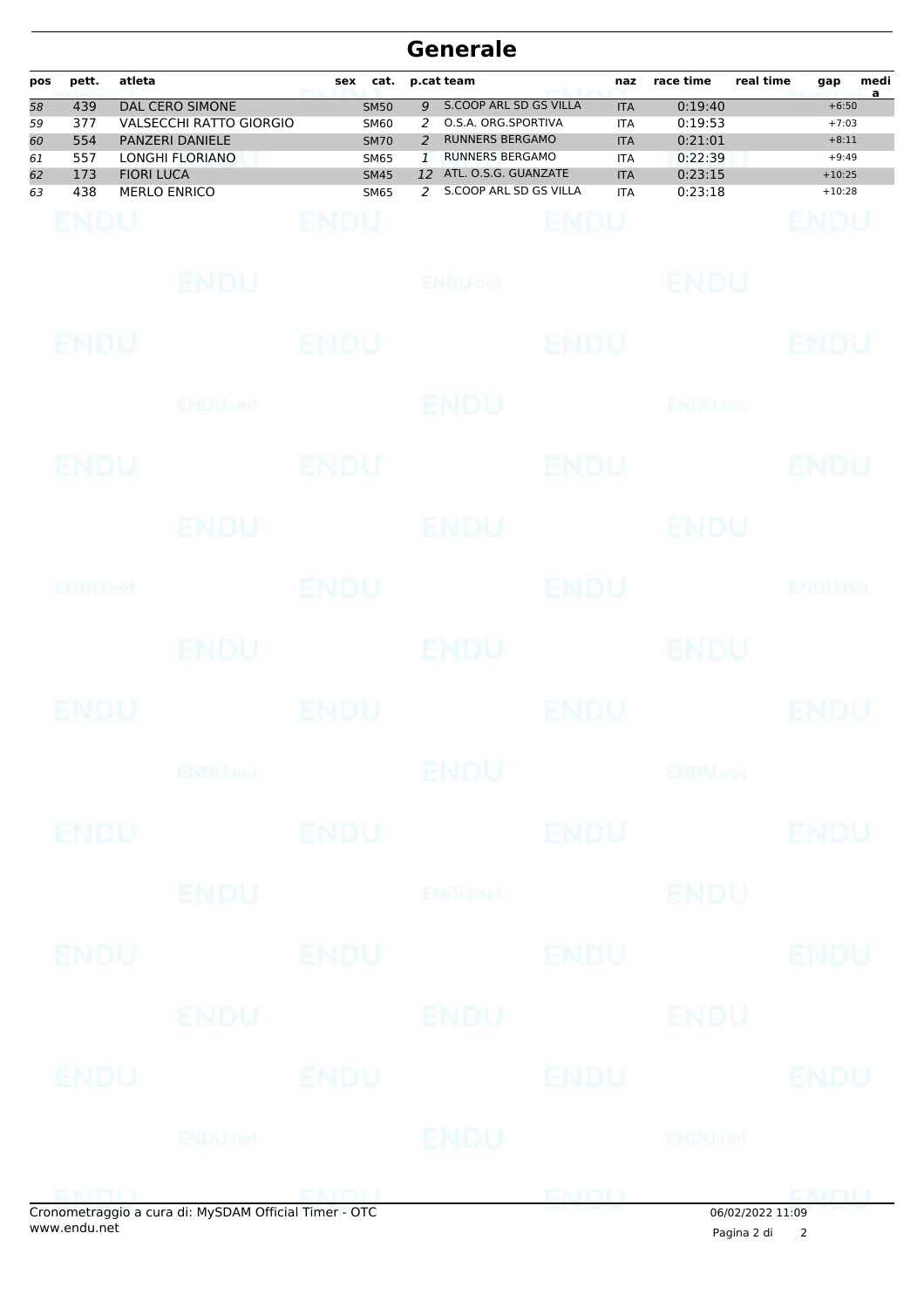| <b>ENDUnet</b>                                  |                                                     | Data<br>Gara | 06/02/2022<br><b>ENDU</b><br><b>Allieve F</b>                                                                                                                                               |                 |                                              |                                                 |                                                                                                                                                                                                         |             |                                                                                                              |                                                                                      | <b>ENDUmet</b> |                                                            |           |  |  |
|-------------------------------------------------|-----------------------------------------------------|--------------|---------------------------------------------------------------------------------------------------------------------------------------------------------------------------------------------|-----------------|----------------------------------------------|-------------------------------------------------|---------------------------------------------------------------------------------------------------------------------------------------------------------------------------------------------------------|-------------|--------------------------------------------------------------------------------------------------------------|--------------------------------------------------------------------------------------|----------------|------------------------------------------------------------|-----------|--|--|
|                                                 |                                                     |              | ENDU                                                                                                                                                                                        | <b>Generale</b> |                                              |                                                 |                                                                                                                                                                                                         |             |                                                                                                              |                                                                                      |                |                                                            |           |  |  |
| pos                                             | pett.                                               | atleta       |                                                                                                                                                                                             | sex             | cat.                                         |                                                 | p.cat team                                                                                                                                                                                              |             | naz                                                                                                          | race time                                                                            | real time      | gap                                                        | medi<br>a |  |  |
| $\mathbf{1}$<br>2<br>3<br>4<br>5<br>6<br>7<br>8 | 159<br>131<br>244<br>380<br>160<br>518<br>457<br>57 |              | <b>CIRIMINNA CAROLINA</b><br>PREDA BEATRICE<br><b>COMBI AURORA</b><br>POZZONI ELISA<br><b>ANTENUCCI MATILDE</b><br><b>QUATTRONE ANNA</b><br><b>NEGRINI AURORA</b><br><b>BALLABIO CHIARA</b> |                 | AF<br>AF<br>AF<br>AF<br>AF<br>AF<br>AF<br>AF | $\mathbf{1}$<br>2<br>3<br>4<br>5<br>6<br>7<br>8 | ATL. MARIANO COMENSE<br>ATL. LECCO-COLOMBO<br><b>C.S. CORTENOVA</b><br>POL. LIB. CERNUSCHESE<br>ATL. MARIANO COMENSE<br>UNIONE SPORTIVA ALBATESE<br><b>TEAM PASTURO ASD</b><br>AD BASKET TEAM FEMMINILE |             | <b>ITA</b><br><b>ITA</b><br><b>ITA</b><br><b>ITA</b><br><b>ITA</b><br><b>ITA</b><br><b>ITA</b><br><b>ITA</b> | 0:12:32<br>0:12:34<br>0:12:42<br>0:13:21<br>0:13:46<br>0:14:01<br>0:14:54<br>0:15:41 |                | $+11$<br>$+49$<br>$+1:15$<br>$+1:30$<br>$+2:23$<br>$+3:10$ | $+3$      |  |  |
|                                                 |                                                     |              | ENDU, nel                                                                                                                                                                                   |                 |                                              |                                                 | <b>ENDU</b>                                                                                                                                                                                             |             |                                                                                                              | <b>ENDUnet</b>                                                                       |                |                                                            |           |  |  |
|                                                 | ENDU                                                |              |                                                                                                                                                                                             | ENDU            |                                              |                                                 |                                                                                                                                                                                                         | <b>ENDU</b> |                                                                                                              |                                                                                      |                | ENDU                                                       |           |  |  |
|                                                 |                                                     |              | ENDU                                                                                                                                                                                        |                 |                                              |                                                 | <b>ENDU</b>                                                                                                                                                                                             |             |                                                                                                              | ENDU                                                                                 |                |                                                            |           |  |  |
|                                                 | ENDUMet                                             |              |                                                                                                                                                                                             | ENDU            |                                              |                                                 |                                                                                                                                                                                                         | ENDU        |                                                                                                              |                                                                                      |                | ENDUnet                                                    |           |  |  |
|                                                 |                                                     |              | ENDU.                                                                                                                                                                                       |                 |                                              |                                                 | <b>ENDU</b>                                                                                                                                                                                             |             |                                                                                                              | ENDU                                                                                 |                |                                                            |           |  |  |
|                                                 | ENDU                                                |              |                                                                                                                                                                                             | ENDU            |                                              |                                                 |                                                                                                                                                                                                         | <b>ENDU</b> |                                                                                                              |                                                                                      |                | ENDU                                                       |           |  |  |
|                                                 |                                                     |              | <b>ENDUMBL</b>                                                                                                                                                                              |                 |                                              |                                                 | <b>ENDU</b>                                                                                                                                                                                             |             |                                                                                                              | <b>ENDU<sub>Del</sub></b>                                                            |                |                                                            |           |  |  |
|                                                 | <b>ENDU</b>                                         |              |                                                                                                                                                                                             | <b>ENDU</b>     |                                              |                                                 |                                                                                                                                                                                                         | <b>ENDU</b> |                                                                                                              |                                                                                      |                | <b>ENDU</b>                                                |           |  |  |
|                                                 |                                                     |              | <b>ENDU</b>                                                                                                                                                                                 |                 |                                              |                                                 | <b>ENDUnet</b>                                                                                                                                                                                          |             |                                                                                                              | <b>ENDU</b>                                                                          |                |                                                            |           |  |  |
|                                                 | <b>ENDU</b>                                         |              |                                                                                                                                                                                             | <b>ENDU</b>     |                                              |                                                 |                                                                                                                                                                                                         | <b>ENDU</b> |                                                                                                              |                                                                                      |                | <b>ENDU</b>                                                |           |  |  |
|                                                 |                                                     |              | ENDU                                                                                                                                                                                        |                 |                                              |                                                 | ENDU                                                                                                                                                                                                    |             |                                                                                                              | ENDU                                                                                 |                |                                                            |           |  |  |
|                                                 | <b>ENDU</b>                                         |              |                                                                                                                                                                                             | <b>ENDU</b>     |                                              |                                                 |                                                                                                                                                                                                         | <b>ENDU</b> |                                                                                                              |                                                                                      |                | <b>ENDU</b>                                                |           |  |  |
|                                                 |                                                     |              | <b>ENDUnet</b>                                                                                                                                                                              |                 |                                              |                                                 | ENDU                                                                                                                                                                                                    |             |                                                                                                              | ENDUmet                                                                              |                |                                                            |           |  |  |